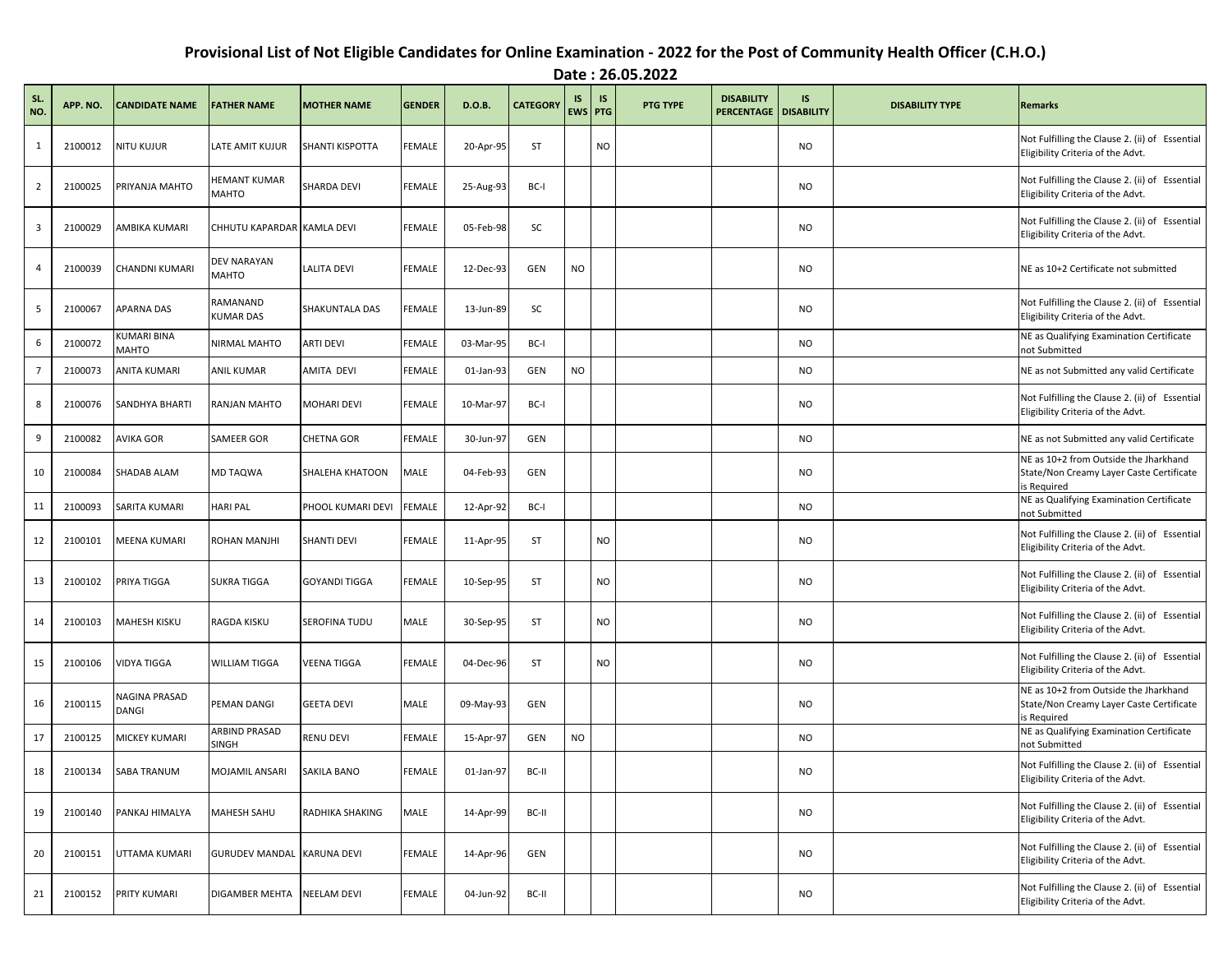| SL.<br>NO. | APP. NO. | <b>CANDIDATE NAME</b>          | <b>FATHER NAME</b>                 | <b>MOTHER NAME</b>   | <b>GENDER</b> | D.O.B.    | <b>CATEGORY</b> | IS        | <b>IS</b><br>EWS PTG | <b>PTG TYPE</b> | <b>DISABILITY</b><br>PERCENTAGE   DISABILITY | IS        | <b>DISABILITY TYPE</b> | <b>Remarks</b>                                                                                        |
|------------|----------|--------------------------------|------------------------------------|----------------------|---------------|-----------|-----------------|-----------|----------------------|-----------------|----------------------------------------------|-----------|------------------------|-------------------------------------------------------------------------------------------------------|
| 22         | 2100175  | ALOK KUMAR                     | AMAR NATH<br>PRASAD SAHU           | LILA GUPTA           | MALE          | 28-Dec-95 | <b>GEN</b>      |           |                      |                 |                                              | <b>NO</b> |                        | NE as 10 & 10+2 from Outside the<br>Jharkhand State/Non Creamy Layer Caste<br>Certificate is Required |
| 23         | 2100187  | MIKEE KUMARI                   | GIRISH KUMAR                       | MANJU DEVI           | FEMALE        | 07-May-98 | BC-II           |           |                      |                 |                                              | <b>NO</b> |                        | NE as 10 & 10+2 from Outside the<br>Jharkhand State                                                   |
| 24         | 2100192  | RUTH XAXA                      | RAJU MUNDA                         | HANNA XAXA           | FEMALE        | 04-Apr-88 | <b>ST</b>       |           | NO                   |                 |                                              | <b>NO</b> |                        | Not Fulfilling the Clause 2. (ii) of Essential<br>Eligibility Criteria of the Advt.                   |
| 25         | 2100201  | PHULMANI KUMARI                | BAIJNATH KANWAR SEKAEN DEVI        |                      | FEMALE        | 12-Oct-90 | ST              |           | NO.                  |                 |                                              | <b>NO</b> |                        | Not Fulfilling the Clause 2. (ii) of Essential<br>Eligibility Criteria of the Advt.                   |
| 26         | 2100217  | MADHU BHARTI                   | KHUBLAL MAHTO                      | <b>GEETA DEVI</b>    | <b>FEMALE</b> | 15-Aug-91 | <b>GEN</b>      |           |                      |                 |                                              | <b>NO</b> |                        | NE as 10+2 from Outside the Jharkhand<br>State/Non Creamy Layer Caste Certificate<br>is Required      |
| 27         | 2100227  | PRIYANKA MINZ                  | NICKOLAS MINZ                      | <b>KHOREN MINZ</b>   | FEMALE        | 02-Jul-95 | ST              |           | NO                   |                 |                                              | <b>NO</b> |                        | Not Fulfilling the Clause 2. (ii) of Essential<br>Eligibility Criteria of the Advt.                   |
| 28         | 2100238  | RAJESH SHARMA                  | SHRI HARIOM<br>SHARMA              | MS NIRMALA DEVI      | MALE          | 05-Apr-94 | BC-I            |           |                      |                 |                                              | <b>NO</b> |                        | NE as 10 & 10+2 from Outside the<br>Jharkhand State                                                   |
| 29         | 2100270  | VANDANA                        | <b>SANT BAKS</b>                   | SATTI DEVI           | <b>FEMALE</b> | 21-Aug-95 | SC              |           |                      |                 |                                              | <b>NO</b> |                        | NE as 10 & 10+2 from Outside the<br>Jharkhand State                                                   |
| 30         | 2100280  | AMRIT                          | SANAM                              | SANAMA               | MALE          | 01-Jan-00 | BC-I            |           |                      |                 |                                              | <b>NO</b> |                        | NE as 10 & 10+2 from Outside the<br>Jharkhand State                                                   |
| 31         | 2100288  | SUPRIYA KUMARI                 | ABHIMANYU<br><b>MAHTO</b>          | <b>KAMLA DEVI</b>    | FEMALE        | 06-Jan-97 | BC-II           |           |                      |                 |                                              | <b>NO</b> |                        | Not Fulfilling the Clause 2. (ii) of Essential<br>Eligibility Criteria of the Advt.                   |
| 32         | 2100306  | SAKILTA KUJUR                  | JHIRGA KUJUR                       | <b>MANO DEVI</b>     | <b>FEMALE</b> | 06-Jan-88 | ST              |           | NO                   |                 |                                              | <b>NO</b> |                        | Not Fulfilling the Clause 2. (ii) of Essential<br>Eligibility Criteria of the Advt.                   |
| 33         | 2100309  | NEHA KUMARI<br>MEHTA           | MR.BISHWANATH<br><b>KUMAR</b>      | MRS.SUMITRA DEVI     | FEMALE        | 01-Jan-99 | BC-I            |           |                      |                 |                                              | <b>NO</b> |                        | Not Fulfilling the Clause 2. (ii) of Essential<br>Eligibility Criteria of the Advt.                   |
| 34         | 2100310  | PRAKASH KUMAR<br>SINHA         | <b>VINAY KUMAR</b><br><b>SINHA</b> | <b>RENU DEVI</b>     | MALE          | 23-Jan-96 | GEN             | <b>NO</b> |                      |                 |                                              | <b>NO</b> |                        | Not Fulfilling the Clause 2. (ii) of Essential<br>Eligibility Criteria of the Advt.                   |
| 35         | 2100351  | SWETA KUMARI                   | RAKESH KUMAR                       | <b>BABITA KUMARI</b> | FEMALE        | 02-Jun-98 | GEN             | <b>NO</b> |                      |                 |                                              | <b>NO</b> |                        | Not Fulfilling the Clause 2. (ii) of Essential<br>Eligibility Criteria of the Advt.                   |
| 36         | 2100356  | SAMIRA EKKA                    | <b>FAGU EKKA</b>                   | SOMARI EKKA          | FEMALE        | 12-Sep-94 | ST              |           | NO                   |                 |                                              | <b>NO</b> |                        | Not Fulfilling the Clause 2. (ii) of Essential<br>Eligibility Criteria of the Advt.                   |
| 37         | 2100358  | TWINKLE SHREYA<br><b>GUPTA</b> | ARJUN PRASAD<br><b>GUPTA</b>       | PUSHPA GUPTA         | FEMALE        | 25-Sep-98 | <b>GEN</b>      | <b>NO</b> |                      |                 |                                              | <b>NO</b> |                        | Not Fulfilling the Clause 2. (ii) of Essential<br>Eligibility Criteria of the Advt.                   |
| 38         | 2100367  | PRIYANKA KUMARI                | MAHESH PRASAD                      | ANITA DEVI           | <b>FEMALE</b> | 15-Jan-94 | GEN             | <b>NO</b> |                      |                 |                                              | <b>NO</b> |                        | NE as 10 & 10+2 from Outside the<br>Jharkhand State                                                   |
| 39         | 2100371  | <b>SWATI KUMARI</b>            | MR.BARFI SINGH                     | MRS.SIROMANI DEVI    | FEMALE        | 10-Jul-97 | <b>GEN</b>      | <b>NO</b> |                      |                 |                                              | <b>NO</b> |                        | Not Fulfilling the Clause 2. (ii) of Essential<br>Eligibility Criteria of the Advt.                   |
| 40         | 2100394  | SAWGANDI TIU                   | SAMU TIU                           | SHANTI TIU           | FEMALE        | 01-Feb-92 | ST              |           | NO                   |                 |                                              | <b>NO</b> |                        | NE as Qualifying Examination Certificate<br>not Submitted                                             |
| 41         | 2100407  | RINKI KUMARI                   | RANJIT SAHU                        | SHUBHA DEVI          | FEMALE        | 04-Apr-99 | BC-I            |           |                      |                 |                                              | <b>NO</b> |                        | Not Fulfilling the Clause 2. (ii) of Essential<br>Eligibility Criteria of the Advt.                   |
| 42         | 2100427  | MEENA KUMARI                   | JITBAHAN OHDAR                     | PARWATI DEVI         | FEMALE        | 23-Jun-89 | BC-I            |           |                      |                 |                                              | <b>NO</b> |                        | Not Fulfilling the Clause 2. (ii) of Essential<br>Eligibility Criteria of the Advt.                   |
| 43         | 2100440  | ANAND MAHATO                   | AMLESHWAR<br>MAHATO                | <b>SUKHNI DEVI</b>   | MALE          | 03-Aug-85 | BC-I            |           |                      |                 |                                              | <b>NO</b> |                        | Not Fulfilling the Clause 2. (ii) of Essential<br>Eligibility Criteria of the Advt.                   |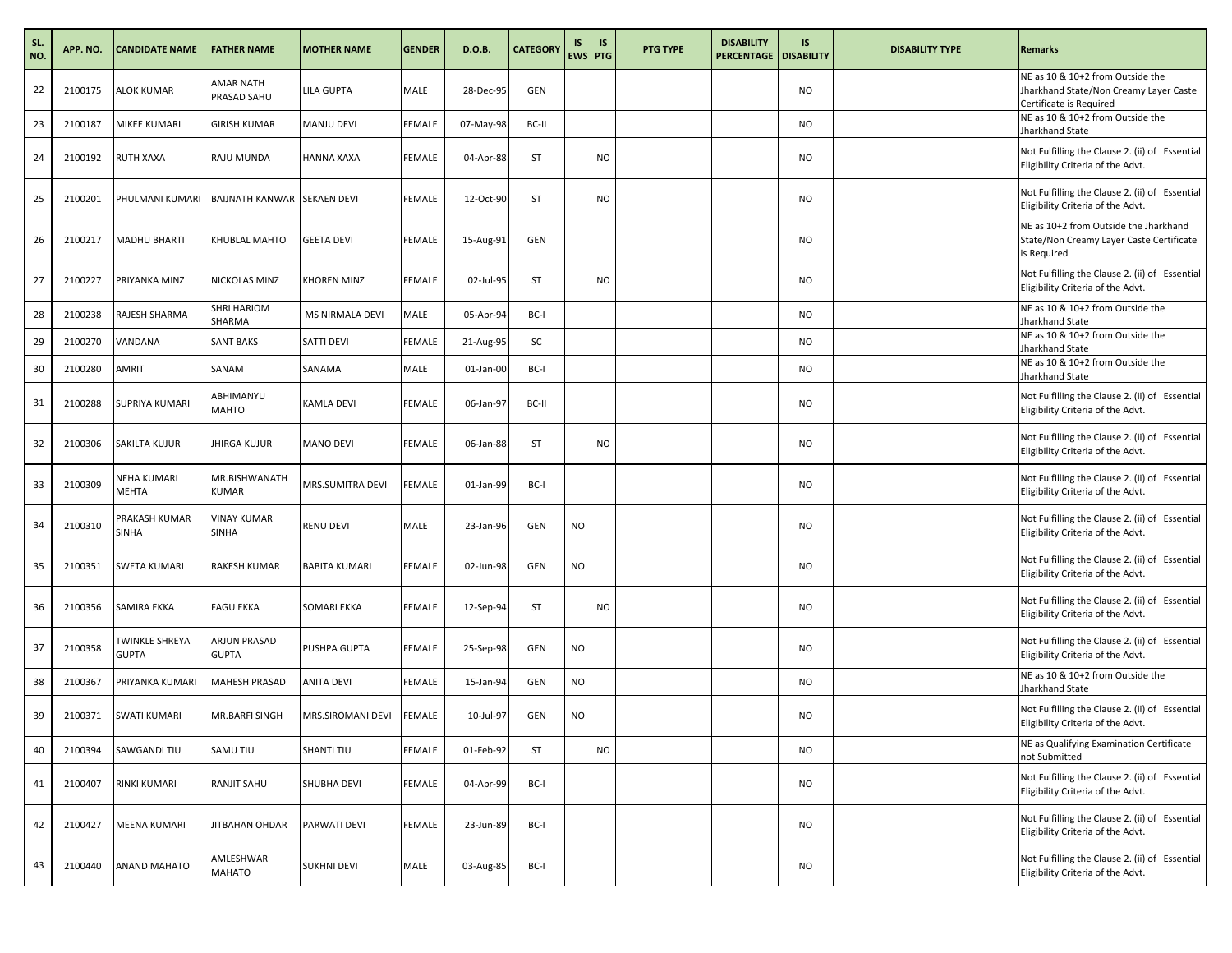| SL.<br>NO. | APP. NO. | <b>CANDIDATE NAME</b>          | <b>FATHER NAME</b>                                 | <b>MOTHER NAME</b>          | <b>GENDER</b> | D.O.B.    | <b>CATEGORY</b> | IS<br><b>EWS PTG</b> | <b>IS</b> | <b>PTG TYPE</b> | <b>DISABILITY</b><br><b>PERCENTAGE   DISABILITY</b> | IS        | <b>DISABILITY TYPE</b> | <b>Remarks</b>                                                                                 |
|------------|----------|--------------------------------|----------------------------------------------------|-----------------------------|---------------|-----------|-----------------|----------------------|-----------|-----------------|-----------------------------------------------------|-----------|------------------------|------------------------------------------------------------------------------------------------|
| 44         | 2100450  | AMRITA EKKA                    | <b>BIRSA EKKA</b>                                  | SINGI EKKA                  | <b>FEMALE</b> | 21-May-97 | ST              |                      | NO        |                 |                                                     | <b>NO</b> |                        | Not Fulfilling the Clause 2. (ii) of Essential<br>Eligibility Criteria of the Advt.            |
| 45         | 2100503  | MD PARVEZ ALAM                 | MD AFTAB                                           | SABINA                      | MALE          | 01-Apr-00 | GEN             | <b>NO</b>            |           |                 |                                                     | <b>NO</b> |                        | NE as not Submitted any valid Certificate                                                      |
| 46         | 2100506  | MONU KUMARI                    | RAM BAHADUR                                        | <b>REKHA DEVI</b>           | <b>FEMALE</b> | 19-Sep-95 | GEN             | <b>NO</b>            |           |                 |                                                     | <b>NO</b> |                        | Not Fulfilling the Clause 2. (ii) of Essential<br>Eligibility Criteria of the Advt.            |
| 47         | 2100544  | HEMA BHARTI                    | KHAGENDRA NATH<br>SAH                              | <b>MEERA DEVI</b>           | FEMALE        | 10-Dec-97 | <b>GEN</b>      |                      |           |                 |                                                     | <b>NO</b> |                        | NE as 10 from Outside the Jharkhand<br>State/Non Creamy Layer Caste Certificate<br>is Required |
| 48         | 2100552  | PRASHILA<br>DUNGDUNG           | ANJELUS<br>DUNGDUNG                                | ANSTASIA<br><b>DUNGDUNG</b> | <b>FEMALE</b> | 07-Dec-96 | ST              |                      | <b>NO</b> |                 |                                                     | <b>NO</b> |                        | Not Fulfilling the Clause 2. (ii) of Essential<br>Eligibility Criteria of the Advt.            |
| 49         | 2100572  | FULMANI BARLA                  | MANGRA MUNDA                                       | <b>SANI BARLA</b>           | FEMALE        | 15-Feb-91 | ST              |                      | NO        |                 |                                                     | <b>NO</b> |                        | Not Fulfilling the Clause 2. (ii) of Essential<br>Eligibility Criteria of the Advt.            |
| 50         | 2100623  | RAJESH KUMAR                   | RAMA SINGH                                         | KUNTI DEVI                  | MALE          | 04-Apr-95 | GEN             | <b>NO</b>            |           |                 |                                                     | <b>NO</b> |                        | NE as not Submitted any valid Certificate                                                      |
| 51         | 2100642  |                                | MD ZEESHAN ANSARI MD ZAKIR HUSSAIN KRABINA KHATOON |                             | MALE          | 01-Apr-99 | BC-I            |                      |           |                 |                                                     | <b>NO</b> |                        | Not Fulfilling the Clause 2. (ii) of Essential<br>Eligibility Criteria of the Advt.            |
| 52         | 2100646  | YESHWANTI KUMARI               | <b>SUKRA PAN</b>                                   | PANMOTI DEVI                | <b>FEMALE</b> | 26-Feb-93 | BC-I            |                      |           |                 |                                                     | <b>NO</b> |                        | NE as Qualifying Examination Certificate<br>not Submitted                                      |
| 53         | 2100662  | RUBY KUMARI                    | <b>BINDESHWAR</b><br>NAYAK                         | SABITA DEVI                 | <b>FEMALE</b> | 22-Jan-00 | BC-I            |                      |           |                 |                                                     | <b>NO</b> |                        | Not Fulfilling the Clause 2. (ii) of Essential<br>Eligibility Criteria of the Advt.            |
| 54         | 2100714  | JYOTI SABITA<br>MURMU          | <b>BARJ KISHOR</b><br><b>MURMU</b>                 | MARILA TUDU                 | FEMALE        | 08-Feb-96 | ST              |                      | NO        |                 |                                                     | <b>NO</b> |                        | NE as Qualifying Examination Certificate<br>not Submitted                                      |
| 55         | 2100715  | JOSIMA TIRKEY                  | <b>ANIL TIRKEY</b>                                 | <b>ERINA TIRKEY</b>         | <b>FEMALE</b> | 20-Oct-98 | ST              |                      | NO        |                 |                                                     | <b>NO</b> |                        | Not Fulfilling the Clause 2. (ii) of Essential<br>Eligibility Criteria of the Advt.            |
| 56         | 2100716  | KIRTI DIBYA MINZ               | SURESH MINZ                                        | CHINTAMANI MINZ             | FEMALE        | 02-Mar-99 | ST              |                      | <b>NO</b> |                 |                                                     | <b>NO</b> |                        | Not Fulfilling the Clause 2. (ii) of Essential<br>Eligibility Criteria of the Advt.            |
| 57         | 2100726  | ANKITA KUMARI                  | RAMDEO PRASAD                                      | YASHODA DEVI                | <b>FEMALE</b> | 18-Feb-97 | BC-I            |                      |           |                 |                                                     | <b>NO</b> |                        | Not Fulfilling the Clause 2. (ii) of Essential<br>Eligibility Criteria of the Advt.            |
| 58         | 2100734  | SUSHMITA HESSA                 | RAM KRISHNA<br><b>HESSA</b>                        | SOMBARI HESSA               | FEMALE        | 27-Nov-95 | ST              |                      | NO.       |                 |                                                     | <b>NO</b> |                        | Not Fulfilling the Clause 2. (ii) of Essential<br>Eligibility Criteria of the Advt.            |
| 59         | 2100736  | <b>IYOTI SHANTI</b><br>KHALKHO | <b>VIJAY KUSHAL</b><br>KHALKHO                     | ASYANI KHALKHO              | FEMALE        | 31-Dec-89 | ST              |                      | NO        |                 |                                                     | <b>NO</b> |                        | NE as Qualifying Examination Certificate<br>not Submitted                                      |
| 60         | 2100744  | SHIWANI KUMARI                 | <b>ASHOK KUMAR</b>                                 | MANJU DEVI                  | FEMALE        | 13-Aug-92 | ST              |                      | <b>NO</b> |                 |                                                     | <b>NO</b> |                        | NE as 10+2 from Outside the Jharkhand<br>state & Caste Certificate not Visible                 |
| 61         | 2100761  | CHIRASMITA<br>MAHATO           | CHITTARANJAN<br><b>MAHATO</b>                      | PARBATI MAHATO              | FEMALE        | 21-Jul-99 | BC-I            |                      |           |                 |                                                     | <b>NO</b> |                        | Not Fulfilling the Clause 2. (ii) of Essential<br>Eligibility Criteria of the Advt.            |
| 62         | 2100763  | PRATIMA XALXO                  | <b>BASANT XALXO</b>                                | ASHRITA DADEL               | FEMALE        | 21-Aug-94 | ST              |                      | NO        |                 |                                                     | <b>NO</b> |                        | Not Fulfilling the Clause 2. (ii) of Essential<br>Eligibility Criteria of the Advt.            |
| 63         | 2100791  | REETA KUMARI                   | CHHATRADHARI<br>PRAJAPATI                          | <b>BASANTI DEVI</b>         | FEMALE        | 21-Mar-90 | BC-II           |                      |           |                 |                                                     | <b>NO</b> |                        | Not Fulfilling the Clause 2. (ii) of Essential<br>Eligibility Criteria of the Advt.            |
| 64         | 2100813  | SONI URAON                     | SURESH URAON                                       | SUSHILA DEVI                | FEMALE        | 16-Nov-97 | ST              |                      | <b>NO</b> |                 |                                                     | <b>NO</b> |                        | Not Fulfilling the Clause 2. (ii) of Essential<br>Eligibility Criteria of the Advt.            |
| 65         | 2100839  | SALONI HEMBROM                 | LAKHINDO<br><b>HEMBROM</b>                         | DHANMUNI MURMU              | FEMALE        | 15-Mar-92 | ST              |                      | $\rm NO$  |                 |                                                     | <b>NO</b> |                        | NE as Qualifying Examination Certificate<br>not Submitted                                      |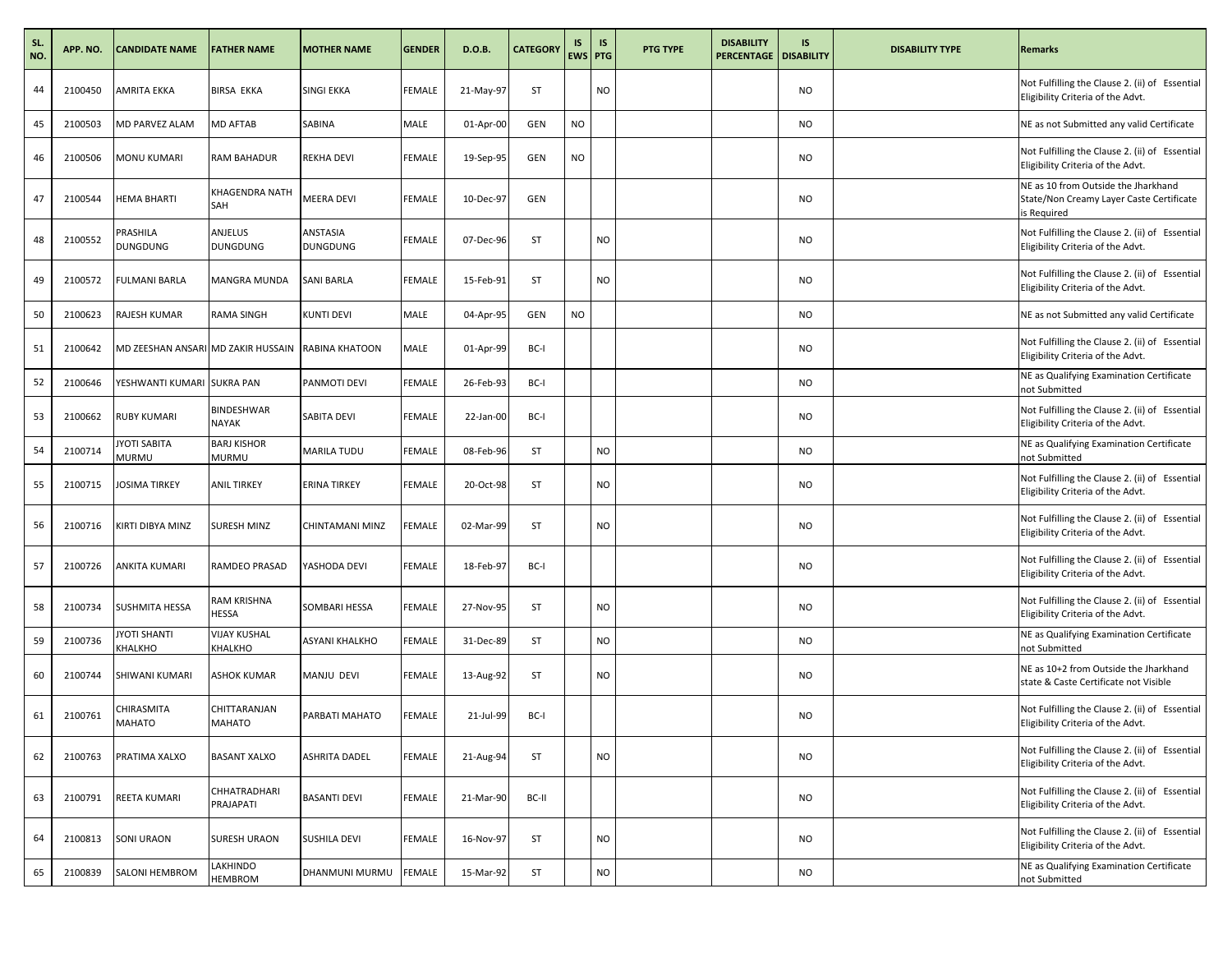| SL.<br>NO. | APP. NO. | <b>CANDIDATE NAME</b>  | <b>FATHER NAME</b>           | <b>MOTHER NAME</b>      | <b>GENDER</b> | D.O.B.    | <b>CATEGORY</b> | IS<br><b>EWS PTG</b> | <b>IS</b> | <b>PTG TYPE</b>                  | <b>DISABILITY</b><br><b>PERCENTAGE   DISABILITY</b> | IS        | <b>DISABILITY TYPE</b> | <b>Remarks</b>                                                                                   |
|------------|----------|------------------------|------------------------------|-------------------------|---------------|-----------|-----------------|----------------------|-----------|----------------------------------|-----------------------------------------------------|-----------|------------------------|--------------------------------------------------------------------------------------------------|
| 66         | 2100844  | <b>SURBHI MAHATO</b>   | <b>GURBA MAHATO</b>          | SUSHILA MAHATO          | FEMALE        | 04-Feb-99 | BC-I            |                      |           |                                  |                                                     | <b>NO</b> |                        | Not Fulfilling the Clause 2. (ii) of Essential<br>Eligibility Criteria of the Advt.              |
| 67         | 2100865  | <b>UMA KUMARI</b>      | SANJAY SAW                   | <b>KIRAN DEVI</b>       | <b>FEMALE</b> | 05-Jan-00 | <b>GEN</b>      | <b>NO</b>            |           |                                  |                                                     | <b>NO</b> |                        | Not Fulfilling the Clause 2. (ii) of Essential<br>Eligibility Criteria of the Advt.              |
| 68         | 2100870  | <b>KABITA KUMARI</b>   | SACHHU ORAON                 | <b>PARVTI TIGGA</b>     | FEMALE        | 11-Mar-92 | ST              |                      | NO        |                                  |                                                     | <b>NO</b> |                        | Not Fulfilling the Clause 2. (ii) of Essential<br>Eligibility Criteria of the Advt.              |
| 69         | 2100884  | PUNAM PUSHPA<br>KUMARI | SURJU RAM                    | <b>LILAWATI DEVI</b>    | FEMALE        | 06-Sep-91 | BC-I            |                      |           |                                  |                                                     | <b>NO</b> |                        | Not Fulfilling the Clause 2. (ii) of Essential<br>Eligibility Criteria of the Advt.              |
| 70         | 2100888  | <b>PUSHPA TIGGA</b>    | SACHCHU TIGGA                | PARWATI TIGGA           | <b>FEMALE</b> | 14-Mar-95 | ST              |                      | <b>NO</b> |                                  |                                                     | <b>NO</b> |                        | Not Fulfilling the Clause 2. (ii) of Essential<br>Eligibility Criteria of the Advt.              |
| 71         | 2100927  | <b>SIMA KHATUN</b>     | <b>ABDUS SATTAR</b>          | <b>JULEKHA BIBI</b>     | FEMALE        | 03-Apr-95 | <b>GEN</b>      |                      |           |                                  |                                                     | <b>NO</b> |                        | NE as 10+2 from Outside the Jharkhand<br>State/Non Creamy Layer Caste Certificate<br>is Required |
| 72         | 2100950  | REKHA BALA MAHTO       | YOGESHWAR<br>MAHTO           | <b>KUNTI DEVI</b>       | FEMALE        | 05-Jan-96 | BC-I            |                      |           |                                  |                                                     | <b>NO</b> |                        | Not Fulfilling the Clause 2. (ii) of Essential<br>Eligibility Criteria of the Advt.              |
| 73         | 2100970  | <b>JAGRANI TETE</b>    | <b>BUDHRA KHARIYA</b>        | <b>LATE TARI DEVI</b>   | FEMALE        | 06-Apr-99 | ST              |                      | YES       | SABAR (INCLUDING<br>HILL KHARIA) |                                                     | <b>NO</b> |                        | Not Fulfilling the Clause 2. (ii) of Essential<br>Eligibility Criteria of the Advt.              |
| 74         | 2100979  | SANTOSHI KUMARI        | <b>JHARIYA BHAGAT</b>        | JIRA DEVI               | FEMALE        | 03-Jan-93 | ST              |                      | <b>NO</b> |                                  |                                                     | <b>NO</b> |                        | Not Fulfilling the Clause 2. (ii) of Essential<br>Eligibility Criteria of the Advt.              |
| 75         | 2100981  | <b>DEEPA SAXENA</b>    | <b>VINOD KUMAR</b>           | URMILA KUMARI           | FEMALE        | 11-Oct-92 | SC              |                      |           |                                  |                                                     | <b>NO</b> |                        | Not Fulfilling the Clause 2. (ii) of Essential<br>Eligibility Criteria of the Advt.              |
| 76         | 2101003  | <b>SAKCHEE KUMARI</b>  | LAXMI KANT<br>KUSHWAHA       | <b>RUPA DEVI</b>        | FEMALE        | 05-Aug-94 | GEN             |                      |           |                                  |                                                     | <b>NO</b> |                        | NE as 10+2 from Outside the Jharkhand<br>State/Non Creamy Layer Caste Certificate<br>is Required |
| 77         | 2101012  | <b>ALOK TOPNO</b>      | UMBULAN TOPNO                | <b>BALAMDINA TOPNO</b>  | MALE          | 20-Feb-98 | ST              |                      | NO        |                                  |                                                     | <b>NO</b> |                        | Not Fulfilling the Clause 2. (ii) of Essential<br>Eligibility Criteria of the Advt.              |
| 78         | 2101013  | JAYANTI MING           | XAVIER MING                  | <b>CLEMENTINA LAKRA</b> | <b>FEMALE</b> | 24-Dec-95 | ST              |                      | <b>NO</b> |                                  |                                                     | <b>NO</b> |                        | Not Fulfilling the Clause 2. (ii) of Essential<br>Eligibility Criteria of the Advt.              |
| 79         | 2101025  | AMZAD ANSARI           | ALI MUHAMAD                  | MARIYAM BIBI            | MALE          | 06-Jan-93 | <b>GEN</b>      |                      |           |                                  |                                                     | <b>NO</b> |                        | NE as 10+2 from Outside the Jharkhand<br>State/Non Creamy Layer Caste Certificate<br>is Required |
| 80         | 2101034  | <b>HEMLATA TOPPO</b>   | <b>HERMON TOPPO</b>          | ANJELA TOPPO            | FEMALE        | 06-Mar-88 | ST              |                      | NO        |                                  |                                                     | <b>NO</b> |                        | Not Fulfilling the Clause 2. (ii) of Essential<br>Eligibility Criteria of the Advt.              |
| 81         | 2101038  | MANJULA MINJ           | THADEUS MINJ                 | <b>JACINTA MINJ</b>     | FEMALE        | 16-Oct-90 | <b>ST</b>       |                      | NO        |                                  |                                                     | <b>NO</b> |                        | Not Fulfilling the Clause 2. (ii) of Essential<br>Eligibility Criteria of the Advt.              |
| 82         | 2101042  | <b>SUNITA KUMARI</b>   | BHUNESHWAR<br>MANJHI         | SRIMATI DEVI            | <b>FEMALE</b> | 05-Jan-94 | ST              |                      | <b>NO</b> |                                  |                                                     | <b>NO</b> |                        | Not Fulfilling the Clause 2. (ii) of Essential<br>Eligibility Criteria of the Advt.              |
| 83         | 2101047  | <b>AMRITA KUMARI</b>   | JALGOVIND PRASAD SUDHA DEVI  |                         | <b>FEMALE</b> | 17-Jun-97 | BC-I            |                      |           |                                  |                                                     | <b>NO</b> |                        | Not Fulfilling the Clause 2. (ii) of Essential<br>Eligibility Criteria of the Advt.              |
| 84         | 2101050  | <b>KIRAN MUNDRI</b>    | NAYAN SINGH<br><b>MUNDRI</b> | SHNKARI MUNDRI          | FEMALE        | 16-Apr-95 | ST              |                      | NO        |                                  |                                                     | <b>NO</b> |                        | Not Fulfilling the Clause 2. (ii) of Essential<br>Eligibility Criteria of the Advt.              |
| 85         | 2101060  | REYARAN LUGUN          | MANSIDH LUGUN                | PAULINA LUGUN           | MALE          | 05-Jun-94 | ST              |                      | NO        |                                  |                                                     | <b>NO</b> |                        | Not Fulfilling the Clause 2. (ii) of Essential<br>Eligibility Criteria of the Advt.              |
| 86         | 2101065  | <b>MARSA KONGARI</b>   | RELA KONGARI                 | <b>BIRSI KONGARI</b>    | FEMALE        | 20-Feb-96 | ST              |                      | NO        |                                  |                                                     | <b>NO</b> |                        | NE as Qualifying Examination Certificate<br>not Submitted                                        |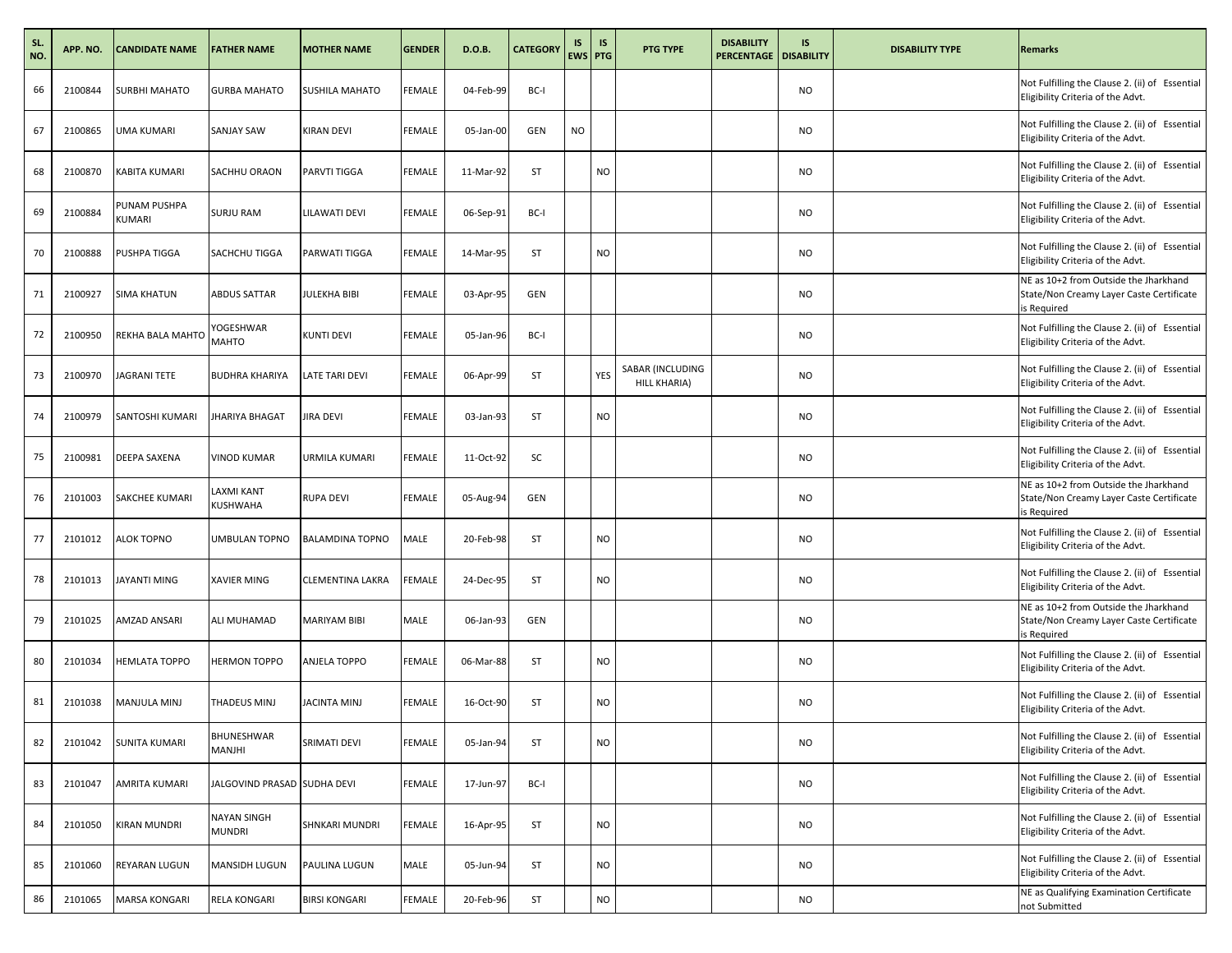| SL.<br>NO. | APP. NO. | <b>CANDIDATE NAME</b>                          | <b>FATHER NAME</b>                   | <b>MOTHER NAME</b>                   | <b>GENDER</b> | D.O.B.    | <b>CATEGORY</b> | IS<br>EWS PTG | <b>IS</b> | <b>PTG TYPE</b> | <b>DISABILITY</b><br><b>PERCENTAGE   DISABILITY</b> | IS        | <b>DISABILITY TYPE</b>                                                                                                        | <b>Remarks</b>                                                                      |
|------------|----------|------------------------------------------------|--------------------------------------|--------------------------------------|---------------|-----------|-----------------|---------------|-----------|-----------------|-----------------------------------------------------|-----------|-------------------------------------------------------------------------------------------------------------------------------|-------------------------------------------------------------------------------------|
| 87         | 2101077  | REKHA LAKRA                                    | DHANA LAKRA                          | PHULIYA LAKRA                        | FEMALE        | 09-Mar-96 | ST              |               | NO        |                 |                                                     | <b>NO</b> |                                                                                                                               | Not Fulfilling the Clause 2. (ii) of Essential<br>Eligibility Criteria of the Advt. |
| 88         | 2101081  | <b>KIRAN KACHHAP</b>                           | RATI KACHHAP                         | <b>JAYANTI KINDO</b>                 | <b>FEMALE</b> | 13-Oct-97 | ST              |               | <b>NO</b> |                 |                                                     | <b>NO</b> |                                                                                                                               | Not Fulfilling the Clause 2. (ii) of Essential<br>Eligibility Criteria of the Advt. |
| 89         | 2101101  | MANJU KUMARI PAN RAJENDRA DAS PAN USHA DAS PAN |                                      |                                      | FEMALE        | 25-May-97 | BC-I            |               |           |                 |                                                     | <b>NO</b> |                                                                                                                               | Not Fulfilling the Clause 2. (ii) of Essential<br>Eligibility Criteria of the Advt. |
| 90         | 2101120  | ANUPRIYA MURMU                                 | MUNSHI MURMU                         | <b>TALAMAI SOREN</b>                 | FEMALE        | 20-Oct-99 | ST              |               | NO        |                 |                                                     | <b>NO</b> |                                                                                                                               | Not Fulfilling the Clause 2. (ii) of Essential<br>Eligibility Criteria of the Advt. |
| 91         | 2101123  | RATNA VIBHA<br><b>MUNDA</b>                    | <b>BALDEO MUNDA</b>                  | <b>SUNITA MUNDA</b>                  | <b>FEMALE</b> | 11-Mar-95 | ST              |               | <b>NO</b> |                 |                                                     | <b>NO</b> |                                                                                                                               | Not Fulfilling the Clause 2. (ii) of Essential<br>Eligibility Criteria of the Advt. |
| 92         | 2101135  | KHUSMAREN TOPPO ROBIN JOHN TOPPO DASI TOPPO    |                                      |                                      | FEMALE        | 13-May-94 | ST              |               | NO        |                 |                                                     | <b>NO</b> |                                                                                                                               | Not Fulfilling the Clause 2. (ii) of Essential<br>Eligibility Criteria of the Advt. |
| 93         | 2101139  | KM FULMATI<br>KHALKHO                          | <b>SUKA URAV</b>                     | <b>RUPO MINZ</b>                     | FEMALE        | 02-Jan-94 | ST              |               | NO        |                 |                                                     | <b>NO</b> |                                                                                                                               | NE as Qualifying Examination Certificate<br>not Submitted                           |
| 94         | 2101147  | ASHA RANI MAHTO                                | RAMESH CHANDRA<br>MAHTO              | KAMLA MAHTO                          | FEMALE        | 29-Aug-97 | GEN             | <b>NO</b>     |           |                 |                                                     | <b>NO</b> |                                                                                                                               | Not Fulfilling the Clause 2. (ii) of Essential<br>Eligibility Criteria of the Advt. |
| 95         | 2101159  | <b>ANURADHA SOREN</b>                          | <b>INCHARGE SOREN</b>                | <b>BERONEKA SOREN</b>                | FEMALE        | 26-Feb-97 | ST              |               | NO        |                 |                                                     | <b>NO</b> |                                                                                                                               | Not Fulfilling the Clause 2. (ii) of Essential<br>Eligibility Criteria of the Advt. |
| 96         | 2101185  | <b>GOVIND SAHU</b>                             | DINESH SAHU                          | <b>LALITA DEVI</b>                   | MALE          | 07-May-95 | BC-II           |               |           |                 |                                                     | <b>NO</b> |                                                                                                                               | Not Fulfilling the Clause 2. (ii) of Essential<br>Eligibility Criteria of the Advt. |
| 97         | 2101195  | ALMA XALXO                                     | ADMAND XALXO                         | AGNESIA KUJUR                        | FEMALE        | 03-Jul-89 | ST              |               | NO        |                 |                                                     | <b>NO</b> |                                                                                                                               | Not Fulfilling the Clause 2. (ii) of Essential<br>Eligibility Criteria of the Advt. |
| 98         | 2101211  | <b>ANUJA TOPPO</b>                             | <b>AMRIT TOPPO</b>                   | ROSE PAULINA TOPPO FEMALE            |               | 29-Oct-95 | ST              |               | NO        |                 |                                                     | <b>NO</b> |                                                                                                                               | Not Fulfilling the Clause 2. (ii) of Essential<br>Eligibility Criteria of the Advt. |
| 99         | 2101212  | <b>CHANDAN RAJAK</b>                           | <b>VINOD BAITHA</b>                  | SOBHA DEVI                           | MALE          | 03-Dec-96 | SC              |               |           |                 |                                                     | <b>NO</b> |                                                                                                                               | Not Fulfilling the Clause 2. (ii) of Essential<br>Eligibility Criteria of the Advt. |
| 100        | 2101215  | <b>MADHURI BECK</b>                            | <b>XAVIER BECK</b>                   | SAROJ KUJUR                          | <b>FEMALE</b> | 07-Mar-96 | ST              |               | <b>NO</b> |                 |                                                     | <b>NO</b> |                                                                                                                               | Not Fulfilling the Clause 2. (ii) of Essential<br>Eligibility Criteria of the Advt. |
| 101        | 2101244  | <b>SUSHMA HEMBRAM</b>                          | DEVIDHAN<br>HEMBRAM                  | <b>MIRUDI MARANDI</b>                | <b>FEMALE</b> | 10-Jul-97 | ST              |               | NO        |                 | 40                                                  | YES       | C-LOCOMOTOR DISABILITY INCLUDING<br>CEREBRAL PALSY, LEPROSY CURED,<br>DWARFISM, ACID ATTACK VICTIMS AND<br>MUSCULAR DYSTROPHY | Not Fulfilling the Clause 2. (ii) of Essential<br>Eligibility Criteria of the Advt. |
| 102        | 2101250  | LOVELY LAGHU LATA<br><b>KUMARI</b>             | <b>BHANU PRATAP</b><br><b>KOTWAR</b> | <b>MALTI DEVI</b>                    | FEMALE        | 06-Feb-97 | SC              |               |           |                 |                                                     | <b>NO</b> |                                                                                                                               | Not Fulfilling the Clause 2. (ii) of Essential<br>Eligibility Criteria of the Advt. |
| 103        | 2101252  | ANJU PRATIMA<br><b>KINDO</b>                   | MARIYANUS KINDO SABASTIANY KINDO     |                                      | <b>FEMALE</b> | 05-Jan-88 | ST              |               | <b>NO</b> |                 |                                                     | <b>NO</b> |                                                                                                                               | Not Fulfilling the Clause 2. (ii) of Essential<br>Eligibility Criteria of the Advt. |
| 104        | 2101254  | KHUSBHU TUTI                                   | NOTROT TUTI                          | DAYANTI TUTI                         | FEMALE        | 29-Oct-97 | ST              |               | NO        |                 |                                                     | <b>NO</b> |                                                                                                                               | Not Fulfilling the Clause 2. (ii) of Essential<br>Eligibility Criteria of the Advt. |
| 105        | 2101283  | <b>RUPALI SURBHI</b>                           | SITARAM RAVIDAS                      | MINA GLORIA TUTI                     | <b>FEMALE</b> | 01-Oct-99 | SC              |               |           |                 |                                                     | <b>NO</b> |                                                                                                                               | Not Fulfilling the Clause 2. (ii) of Essential<br>Eligibility Criteria of the Advt. |
| 106        | 2101286  | SHILPI KUMARI                                  | MAHENDRA<br>CHOUDHARY                | <b>KUMARI SUNITA</b><br><b>SINGH</b> | FEMALE        | 10-Feb-95 | BC-II           |               |           |                 |                                                     | <b>NO</b> |                                                                                                                               | NE as 10+2 from Outside the Jharkhand<br>State                                      |
| 107        | 2101315  | MARY MARGARET<br>AIND                          | LATE PRITAM AIND                     | JOSPHIN AIND                         | FEMALE        | 14-Dec-82 | ST              |               | NO        |                 |                                                     | <b>NO</b> |                                                                                                                               | NE as Qualifying Examination Certificate<br>not Submitted                           |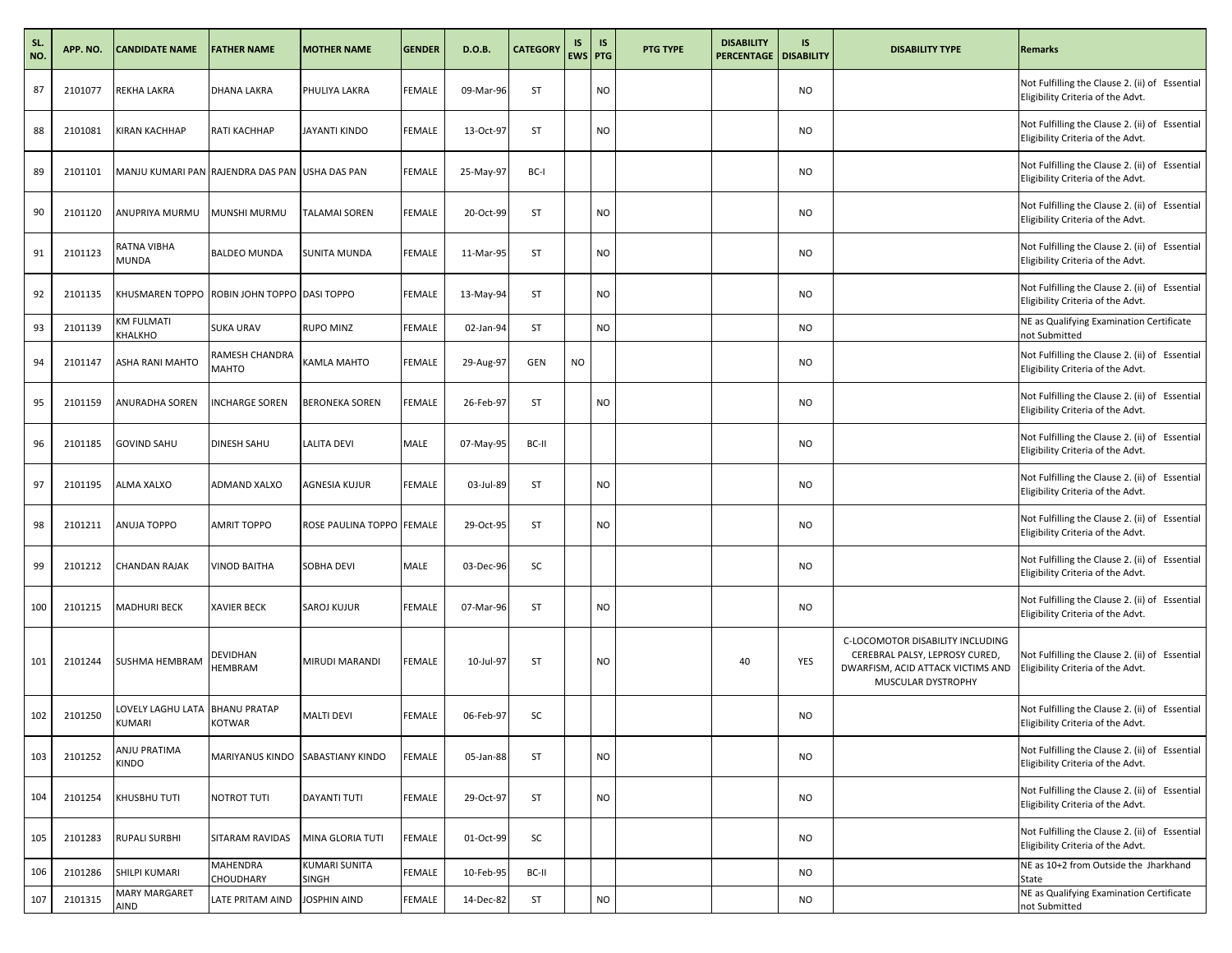| SL.<br>NO. | APP. NO. | <b>CANDIDATE NAME</b>     | <b>FATHER NAME</b>                  | <b>MOTHER NAME</b>    | <b>GENDER</b> | D.O.B.    | <b>CATEGORY</b> | IS<br>EWS PTG | IS        | <b>PTG TYPE</b> | <b>DISABILITY</b><br><b>PERCENTAGE</b> | <b>IS</b><br><b>DISABILITY</b> | <b>DISABILITY TYPE</b> | <b>Remarks</b>                                                                                   |
|------------|----------|---------------------------|-------------------------------------|-----------------------|---------------|-----------|-----------------|---------------|-----------|-----------------|----------------------------------------|--------------------------------|------------------------|--------------------------------------------------------------------------------------------------|
| 108        | 2101322  | <b>SANJU BAXLA</b>        | LATE ISHU BAXLA                     | SHANTI BAXLA          | FEMALE        | 15-Jan-93 | ST              |               | NO        |                 |                                        | <b>NO</b>                      |                        | NE as Qualifying Examination Certificate<br>not Submitted                                        |
| 109        | 2101324  | <b>VIJAYA SHANTI TIRU</b> | LATE AMBROSE<br>TIRU                | <b>JULIANA TIRU</b>   | FEMALE        | 13-Oct-95 | ST              |               | NO        |                 |                                        | <b>NO</b>                      |                        | Not Fulfilling the Clause 2. (ii) of Essential<br>Eligibility Criteria of the Advt.              |
| 110        | 2101343  | <b>SUMAN TIRKEY</b>       | NICODIM TIRKEY                      | <b>BELA TIRKEY</b>    | <b>FEMALE</b> | 04-May-84 | ST              |               | <b>NO</b> |                 |                                        | <b>NO</b>                      |                        | Not Fulfilling the Clause 2. (ii) of Essential<br>Eligibility Criteria of the Advt.              |
| 111        | 2101366  | DIBYA TOPNO               | <b>WALTER TOPNO</b>                 | <b>BERONICA BARLA</b> | FEMALE        | 14-Mar-95 | ST              |               | NO        |                 |                                        | <b>NO</b>                      |                        | Not Fulfilling the Clause 2. (ii) of Essential<br>Eligibility Criteria of the Advt.              |
| 112        | 2101373  | MAMTA MADHURI<br>LAKRA    | RANJIT LAKRA                        | PRICKA LAKRA          | FEMALE        | 23-Nov-96 | ST              |               | NO        |                 |                                        | <b>NO</b>                      |                        | Not Fulfilling the Clause 2. (ii) of Essential<br>Eligibility Criteria of the Advt.              |
| 113        | 2101386  | <b>NEHA TUDU</b>          | SUBASH TUDU                         | <b>ASTINA MURMU</b>   | <b>FEMALE</b> | 13-Dec-96 | ST              |               | NO        |                 |                                        | <b>NO</b>                      |                        | Not Fulfilling the Clause 2. (ii) of Essential<br>Eligibility Criteria of the Advt.              |
| 114        | 2101409  | <b>ANNU KUMARI</b>        | TRIVENI MAHTO                       | <b>MAMTA DEVI</b>     | FEMALE        | 05-Sep-99 | BC-I            |               |           |                 |                                        | <b>NO</b>                      |                        | Not Fulfilling the Clause 2. (ii) of Essential<br>Eligibility Criteria of the Advt.              |
| 115        | 2101420  | <b>LALITA EKKA</b>        | ALBERT EKKA                         | <b>MONICA EKKA</b>    | FEMALE        | 08-Mar-92 | ST              |               | NO        |                 |                                        | <b>NO</b>                      |                        | Not Fulfilling the Clause 2. (ii) of Essential<br>Eligibility Criteria of the Advt.              |
| 116        | 2101423  | <b>ADITYA KUMARI</b>      | <b>SUNIL KUMAR</b><br><b>BHAGAT</b> | PAULINA DEVI          | FEMALE        | 29-Nov-93 | ST              |               | NO        |                 |                                        | <b>NO</b>                      |                        | Not Fulfilling the Clause 2. (ii) of Essential<br>Eligibility Criteria of the Advt.              |
| 117        | 2101434  | ASHA KIRAN XALXO          | MANGRA XALXO                        | <b>SUKHMENI XALXO</b> | FEMALE        | 03-Nov-99 | ST              |               | NO        |                 |                                        | <b>NO</b>                      |                        | Not Fulfilling the Clause 2. (ii) of Essential<br>Eligibility Criteria of the Advt.              |
| 118        | 2101441  | <b>BABITA KUMARI</b>      | RAMCHANDAR<br>TANA BHAGAT           | <b>JYOTI DEVI</b>     | <b>FEMALE</b> | 06-Jan-97 | ST              |               | <b>NO</b> |                 |                                        | <b>NO</b>                      |                        | Not Fulfilling the Clause 2. (ii) of Essential<br>Eligibility Criteria of the Advt.              |
| 119        | 2101462  | <b>MD IMRAN ANSARI</b>    | MD NAYEEM<br>ANSARI                 | SAYEEDA KHATOON       | MALE          | 15-Mar-95 | BC-I            |               |           |                 |                                        | <b>NO</b>                      |                        | Not Fulfilling the Clause 2. (ii) of Essential<br>Eligibility Criteria of the Advt.              |
| 120        | 2101466  | <b>MUKTILA TOPPO</b>      | <b>HABIL TOPPO</b>                  | <b>FELISTA LAKRA</b>  | FEMALE        | 25-Nov-91 | ST              |               | NO        |                 |                                        | <b>NO</b>                      |                        | Not Fulfilling the Clause 2. (ii) of Essential<br>Eligibility Criteria of the Advt.              |
| 121        | 2101472  | <b>RENU KUMARI</b>        | RAMBILAS SAHU                       | <b>UMA KUMARI</b>     | FEMALE        | 10-Jul-99 | BC-I            |               |           |                 |                                        | <b>NO</b>                      |                        | Not Fulfilling the Clause 2. (ii) of Essential<br>Eligibility Criteria of the Advt.              |
| 122        | 2101475  | <b>SWIKRITI KUMARI</b>    | SANJAY KUMAR SAH GITA DEVI          |                       | FEMALE        | 21-Aug-97 | <b>GEN</b>      |               |           |                 |                                        | <b>NO</b>                      |                        | NE as 10+2 from Outside the Jharkhand<br>State/Non Creamy Layer Caste Certificate<br>is Required |
| 123        | 2101497  | <b>SANGEETA ORAON</b>     | SADHU ORAON                         | <b>FULMANI DEVI</b>   | FEMALE        | 04-Apr-97 | ST              |               | NO        |                 |                                        | <b>NO</b>                      |                        | Not Fulfilling the Clause 2. (ii) of Essential<br>Eligibility Criteria of the Advt.              |
| 124        | 2101498  | RESHMA BARA               | KISHORE BARA                        | <b>MONICA BARA</b>    | FEMALE        | 08-Aug-97 | ST              |               | NΟ        |                 |                                        | <b>NO</b>                      |                        | Not Fulfilling the Clause 2. (ii) of Essential<br>Eligibility Criteria of the Advt.              |
| 125        | 2101500  | PHOOLKUMARI<br>HEMBROM    | GOBARDHAN<br><b>HEMBROM</b>         | <b>LILY SOREN</b>     | <b>FEMALE</b> | 25-Jul-97 | ST              |               | <b>NO</b> |                 |                                        | <b>NO</b>                      |                        | Not Fulfilling the Clause 2. (ii) of Essential<br>Eligibility Criteria of the Advt.              |
| 126        | 2101503  | <b>SAVITA KUMARI</b>      | PREM CHAND                          | <b>GAURI DEVI</b>     | <b>FEMALE</b> | 02-Jan-92 | ST              |               | <b>NO</b> |                 |                                        | <b>NO</b>                      |                        | Not Fulfilling the Clause 2. (ii) of Essential<br>Eligibility Criteria of the Advt.              |
| 127        | 2101504  | SANITA MINZ               | SINHASAN MINZ                       | FULKUWARI MINZ        | FEMALE        | 03-Feb-94 | ST              |               | NO        |                 |                                        | <b>NO</b>                      |                        | Not Fulfilling the Clause 2. (ii) of Essential<br>Eligibility Criteria of the Advt.              |
| 128        | 2101529  | <b>BASANTI MAJHI</b>      | FULCHAND MAJHI                      | MAINO MAJHI           | FEMALE        | 08-May-89 | ST              |               | NO        |                 |                                        | <b>NO</b>                      |                        | Not Fulfilling the Clause 2. (ii) of Essential<br>Eligibility Criteria of the Advt.              |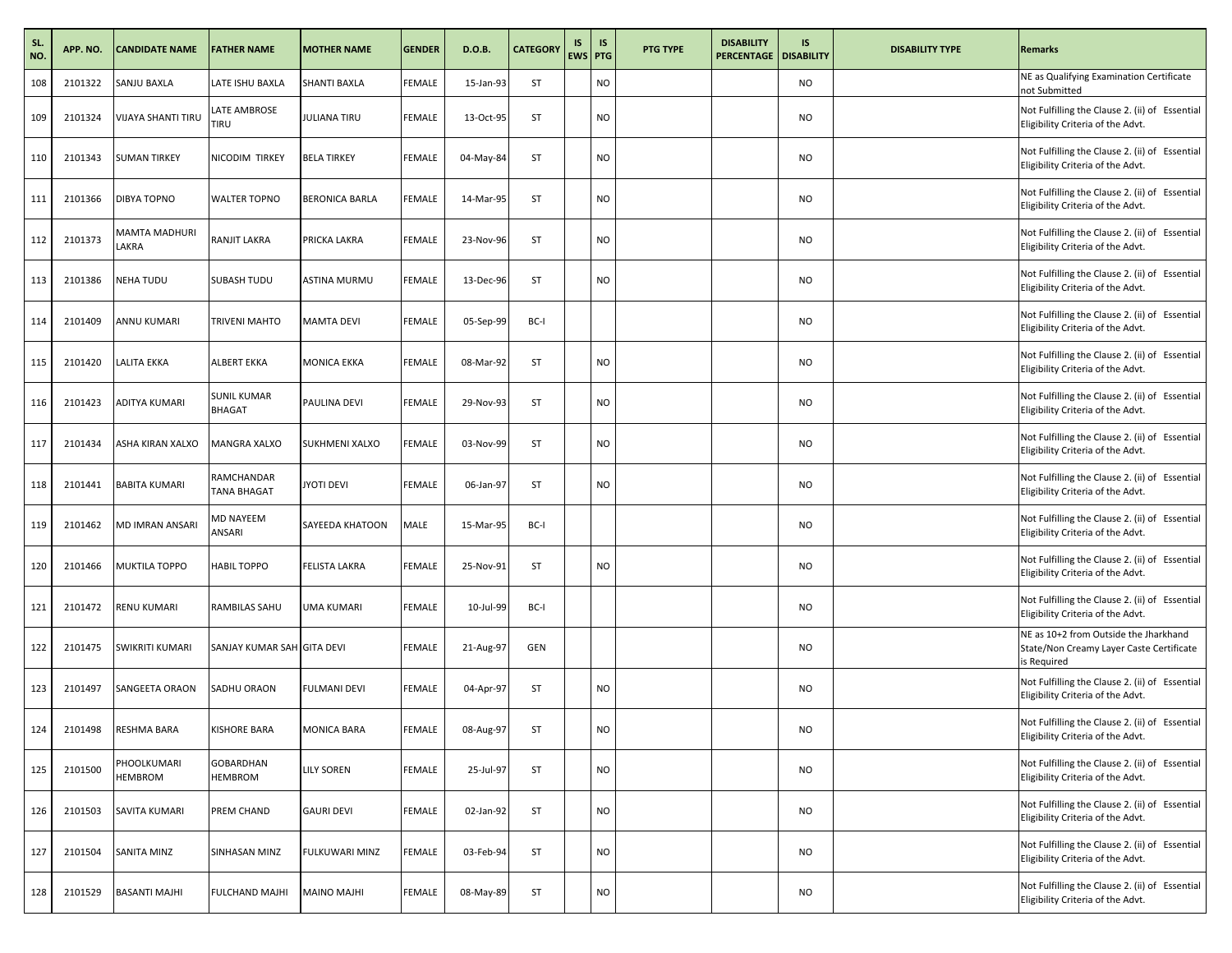| SL.<br>NO. | APP. NO. | <b>CANDIDATE NAME</b>           | <b>FATHER NAME</b>           | <b>MOTHER NAME</b>     | GENDER        | D.O.B.    | <b>CATEGORY</b> | IS<br><b>EWS PTG</b> | <b>IS</b> | <b>PTG TYPE</b> | <b>DISABILITY</b><br><b>PERCENTAGE</b> | IS.<br><b>DISABILITY</b> | <b>DISABILITY TYPE</b> | <b>Remarks</b>                                                                                   |
|------------|----------|---------------------------------|------------------------------|------------------------|---------------|-----------|-----------------|----------------------|-----------|-----------------|----------------------------------------|--------------------------|------------------------|--------------------------------------------------------------------------------------------------|
| 129        | 2101570  | SARITA MURMU                    | SHANKAR MURMU                | SIMATI DEVI            | FEMALE        | 28-Dec-92 | ST              |                      | NO        |                 |                                        | <b>NO</b>                |                        | Not Fulfilling the Clause 2. (ii) of Essential<br>Eligibility Criteria of the Advt.              |
| 130        | 2101573  | SARITA BARA                     | TARCIUS BARA                 | ANASTASIYA BARA        | FEMALE        | 19-Jul-86 | ST              |                      | NO        |                 |                                        | <b>NO</b>                |                        | NE as Qualifying Examination Certificate<br>not Submitted                                        |
| 131        | 2101582  | <b>SWETA DUNGDUNG</b>           | SILBESTER<br><b>DUNGDUNG</b> | SILBIYA DUNGDUNG       | <b>FEMALE</b> | 30-Dec-92 | ST              |                      | <b>NO</b> |                 |                                        | <b>NO</b>                |                        | Not Fulfilling the Clause 2. (ii) of Essential<br>Eligibility Criteria of the Advt.              |
| 132        | 2101587  | <b>SIMA MUNDA</b>               | SITARAM MUNDA                | RAHIL MUNDA            | FEMALE        | 03-May-93 | <b>ST</b>       |                      | NO        |                 |                                        | <b>NO</b>                |                        | Not Fulfilling the Clause 2. (ii) of Essential<br>Eligibility Criteria of the Advt.              |
| 133        | 2101593  | ANAMIKA KUMARI                  | UPENDRA KUMAR                | KUMARI KIRAN SINHA     | <b>FEMALE</b> | 04-Mar-97 | BC-II           |                      |           |                 |                                        | <b>NO</b>                |                        | NE as 10 & 10+2 from out side the<br>Jharkhand state/Caste Certificate not<br>visible            |
| 134        | 2101604  | <b>SHIULY KUMARI</b>            | SUBAL CHANDRA<br>MANDAL      | SWARNALATA DEVI        | FEMALE        | 31-Jan-92 | BC-II           |                      |           |                 |                                        | <b>NO</b>                |                        | Not Fulfilling the Clause 2. (ii) of Essential<br>Eligibility Criteria of the Advt.              |
| 135        | 2101609  | <b>ABHISHEK KUMAR</b>           | PRADIP KUMAR<br>BHAGAT       | MANJU DEVI             | MALE          | 05-Dec-92 | <b>GEN</b>      |                      |           |                 |                                        | <b>NO</b>                |                        | NE as 10+2 from Outside the Jharkhand<br>State/Non Creamy Layer Caste Certificate<br>is Required |
| 136        | 2101620  | <b>ANKITA KUMARI</b>            | SUBHASH PRASAD               | ANITA DEVI             | FEMALE        | 01-Jan-98 | BC-I            |                      |           |                 |                                        | <b>NO</b>                |                        | NE as 10 & 10+2 from out side the<br>Jharkhand state/Caste Certificate not<br>visible            |
| 137        | 2101630  | <b>ARTI KUMARI</b>              | YOGENDRA MAHTO CHAMPA DEVI   |                        | <b>FEMALE</b> | 26-Feb-99 | <b>GEN</b>      |                      |           |                 |                                        | <b>NO</b>                |                        | NE as 10+2 from Outside the Jharkhand<br>State/Non Creamy Layer Caste Certificate<br>is Required |
| 138        | 2101704  | NAMITA HEMBROM                  | SUSHIL HEMBROM               | <b>CHITA BESRA</b>     | FEMALE        | 03-Dec-97 | ST              |                      | NO        |                 |                                        | <b>NO</b>                |                        | NE as Qualifying Examination Certificate<br>not Submitted                                        |
| 139        | 2101706  | <b>SABRA KHATUN</b>             | ABDUL RAOOF                  | <b>VIGANI KHATUN</b>   | <b>FEMALE</b> | 20-May-96 | BC-I            |                      |           |                 |                                        | <b>NO</b>                |                        | Not Fulfilling the Clause 2. (ii) of Essential<br>Eligibility Criteria of the Advt.              |
| 140        | 2101712  | MARI MARTHA<br><b>HORO</b>      | <b>MANSUKH HORO</b>          | <b>SARA HORO</b>       | FEMALE        | 12-Dec-94 | <b>ST</b>       |                      | NO        |                 |                                        | <b>NO</b>                |                        | Not Fulfilling the Clause 2. (ii) of Essential<br>Eligibility Criteria of the Advt.              |
| 141        | 2101728  | SARIKA LAKRA                    | JEHA BINUS LAKRA             | <b>SUSHILA LAKRA</b>   | FEMALE        | 08-Jan-92 | ST              |                      | NO        |                 |                                        | <b>NO</b>                |                        | NE as Qualifying Examination Certificate<br>not Submitted                                        |
| 142        | 2101730  | <b>ANJALI KUMARI</b>            | <b>TAPSI MASAT</b>           | <b>MEERA DEVI</b>      | FEMALE        | 12-Jan-98 | BC-II           |                      |           |                 |                                        | <b>NO</b>                |                        | Not Fulfilling the Clause 2. (ii) of Essential<br>Eligibility Criteria of the Advt.              |
| 143        | 2101733  | <b>GAYATRI KUMARI</b>           | <b>BUDHAN BHAGAT</b>         | SHARDA DEVI            | FEMALE        | 16-Apr-89 | GEN             |                      |           |                 |                                        | <b>NO</b>                |                        | Not Fulfilling the Clause 2. (ii) of Essential<br>Eligibility Criteria of the Advt.              |
| 144        | 2101737  | <b>VARSHA MUKHERJEE</b>         | GAUTAM<br>MUKHERJEE          | <b>JULEE MUKHERJEE</b> | FEMALE        | 01-Jan-98 | <b>GEN</b>      | <b>NO</b>            |           |                 |                                        | <b>NO</b>                |                        | Not Fulfilling the Clause 2. (ii) of Essential<br>Eligibility Criteria of the Advt.              |
| 145        | 2101738  | NISHI BILUNG                    | FELEX BILUNG                 | <b>EMRENCIA BILUNG</b> | FEMALE        | 11-Oct-87 | ST              |                      | NO        |                 |                                        | NO.                      |                        | Not Fulfilling the Clause 2. (ii) of Essential<br>Eligibility Criteria of the Advt.              |
| 146        | 2101740  | RESHMA PRABHA<br>OLOL           | <b>OLOL VIBIL</b>            | SELESTINA JOJO         | FEMALE        | 25-Sep-96 | ST              |                      | <b>NO</b> |                 |                                        | <b>NO</b>                |                        | NE as Caste Certificate/10 & 10+2<br>certificate not submitted                                   |
| 147        | 2101781  | SONY SHANTILATA<br><b>MURMU</b> | <b>NELSON MURMU</b>          | CHANDRAWATI<br>HEMBROM | <b>FEMALE</b> | 23-Jun-93 | ST              |                      | <b>NO</b> |                 |                                        | <b>NO</b>                |                        | Not Fulfilling the Clause 2. (ii) of Essential<br>Eligibility Criteria of the Advt.              |
| 148        | 2101782  | <b>BABITA KUMARI</b><br>KISKU   | SHALENDER KISKU              | PIYARI SOREN           | <b>FEMALE</b> | 15-Jan-95 | ST              |                      | <b>NO</b> |                 |                                        | <b>NO</b>                |                        | Not Fulfilling the Clause 2. (ii) of Essential<br>Eligibility Criteria of the Advt.              |
| 149        | 2101797  | MANISHA KUMARI                  | BAIDYANATH<br>MURMU          | <b>SALMUNI DEVI</b>    | FEMALE        | 12-Jul-96 | ST              |                      | NO        |                 |                                        | <b>NO</b>                |                        | Not Fulfilling the Clause 2. (ii) of Essential<br>Eligibility Criteria of the Advt.              |
| 150        | 2101800  | DIPTI LATA<br>MOHANTA           | GANGADHAR<br>MAHTO           | LADY MOHANTA           | FEMALE        | 09-Apr-86 | BC-I            |                      |           |                 |                                        | <b>NO</b>                |                        | Not Fulfilling the Clause 2. (ii) of Essential<br>Eligibility Criteria of the Advt.              |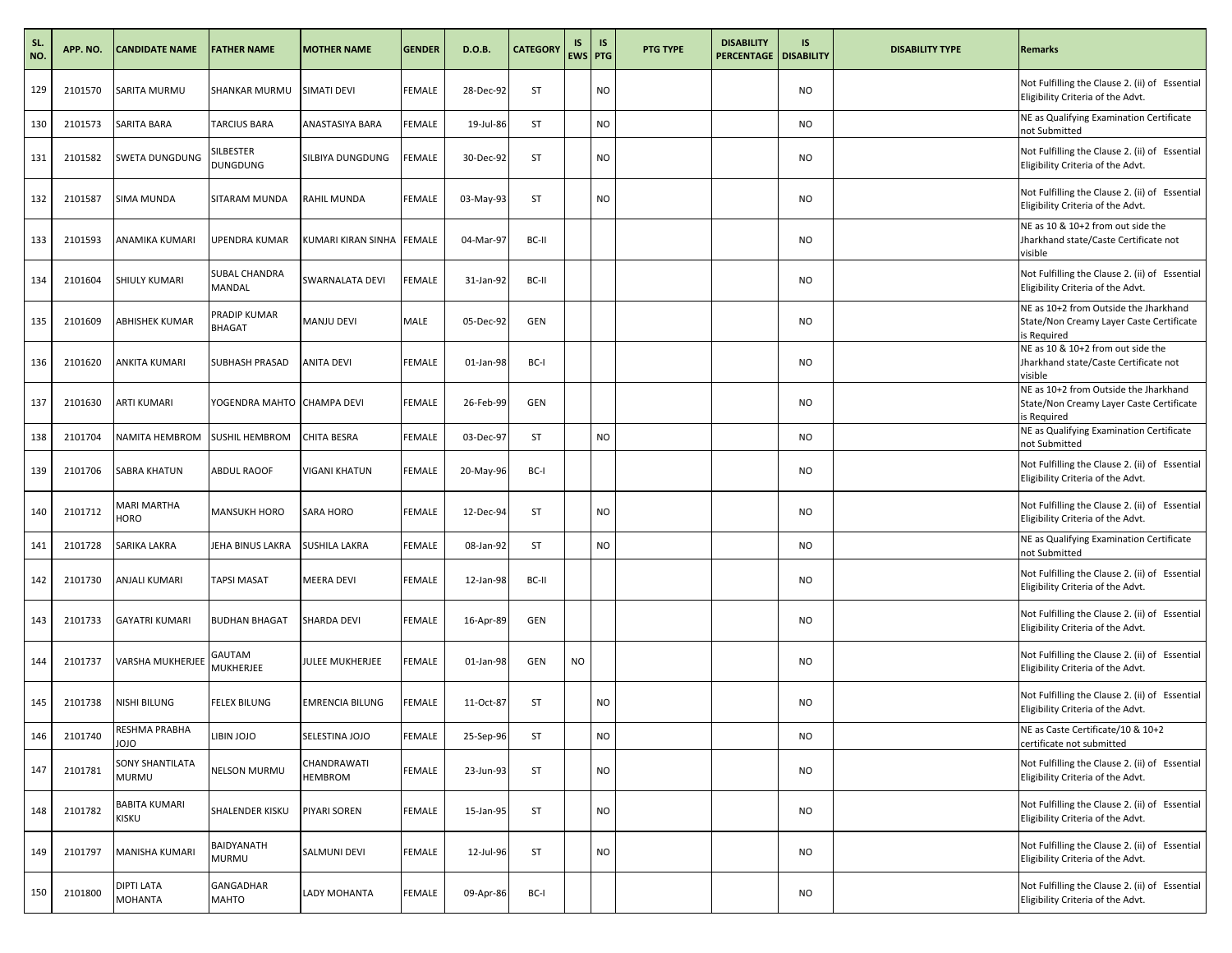| SL.<br>NO. | APP. NO. | <b>CANDIDATE NAME</b>          | <b>FATHER NAME</b>               | <b>MOTHER NAME</b>    | <b>GENDER</b> | D.O.B.    | <b>CATEGORY</b> | IS<br>EWS PTG | <b>IS</b> | <b>PTG TYPE</b> | <b>DISABILITY</b><br><b>PERCENTAGE   DISABILITY</b> | IS        | <b>DISABILITY TYPE</b> | <b>Remarks</b>                                                                      |
|------------|----------|--------------------------------|----------------------------------|-----------------------|---------------|-----------|-----------------|---------------|-----------|-----------------|-----------------------------------------------------|-----------|------------------------|-------------------------------------------------------------------------------------|
| 151        | 2101818  | <b>LALITA EKKA</b>             | LAXMI EKKA                       | <b>KAULI DEVI</b>     | FEMALE        | 09-May-96 | ST              |               | NO        |                 |                                                     | <b>NO</b> |                        | Not Fulfilling the Clause 2. (ii) of Essential<br>Eligibility Criteria of the Advt. |
| 152        | 2101831  | <b>KIRAN GIDH</b>              | PATRIC GIDH                      | <b>FEDORA GIDH</b>    | <b>FEMALE</b> | 13-Sep-85 | ST              |               | <b>NO</b> |                 |                                                     | <b>NO</b> |                        | Not Fulfilling the Clause 2. (ii) of Essential<br>Eligibility Criteria of the Advt. |
| 153        | 2101847  | SAVITA KUMARI                  | DWARIKA PRASAD                   | MANJU SINHA           | FEMALE        | 01-Jan-85 | BC-II           |               |           |                 |                                                     | <b>NO</b> |                        | Not Fulfilling the Clause 2. (ii) of Essential<br>Eligibility Criteria of the Advt. |
| 154        | 2101875  | <b>ANKITA KERKETTA</b>         | <b>MUREL KERKETTA</b>            | SAROJ KERKETTA        | FEMALE        | 11-Oct-98 | ST              |               | NO        |                 |                                                     | <b>NO</b> |                        | Not Fulfilling the Clause 2. (ii) of Essential<br>Eligibility Criteria of the Advt. |
| 155        | 2101878  | <b>SUSHILA KINDO</b>           | <b>BIRSU KUNDO</b>               | <b>BANDHAIN DEVI</b>  | <b>FEMALE</b> | 26-Apr-94 | ST              |               | <b>NO</b> |                 |                                                     | <b>NO</b> |                        | Not Fulfilling the Clause 2. (ii) of Essential<br>Eligibility Criteria of the Advt. |
| 156        | 2101882  | DEBJANI DUTTA                  | DEBENDRA NATH<br>DUTTA           | SULEKHA DUTTA         | FEMALE        | 24-Jul-98 | <b>GEN</b>      | <b>NO</b>     |           |                 |                                                     | <b>NO</b> |                        | Not Fulfilling the Clause 2. (ii) of Essential<br>Eligibility Criteria of the Advt. |
| 157        | 2101888  | TARA MISHRA                    | <b>GYANDEO MISHRA</b>            | <b>KAVITA MISHRA</b>  | FEMALE        | 11-Feb-96 | <b>GEN</b>      | <b>NO</b>     |           |                 |                                                     | <b>NO</b> |                        | NE as Qualifying Examination Certificate<br>not Submitted                           |
| 158        | 2101889  | <b>ADIP ORAON</b>              | <b>INDRADEO ORAON</b>            | <b>JHUMARI DEVI</b>   | MALE          | 15-Jun-97 | ST              |               | NO        |                 |                                                     | <b>NO</b> |                        | Not Fulfilling the Clause 2. (ii) of Essential<br>Eligibility Criteria of the Advt. |
| 159        | 2101893  | <b>RASHMI KIRO</b>             | <b>CLEMENT KIRO</b>              | <b>FULCHERIA KIRO</b> | FEMALE        | 04-May-96 | ST              |               | NO        |                 |                                                     | <b>NO</b> |                        | Not Fulfilling the Clause 2. (ii) of Essential<br>Eligibility Criteria of the Advt. |
| 160        | 2101913  | <b>JENCI KERKETTA</b>          | <b>EMLUS KERKETTA</b>            | TARCILA KERKETTA      | FEMALE        | 01-Sep-89 | ST              |               | <b>NO</b> |                 |                                                     | <b>NO</b> |                        | Not Fulfilling the Clause 2. (ii) of Essential<br>Eligibility Criteria of the Advt. |
| 161        | 2101920  | RAJESHWAR MAHTO DAMODAR MAHTO  |                                  | <b>MEERA DEVI</b>     | MALE          | 05-Apr-97 | BC-I            |               |           |                 |                                                     | <b>NO</b> |                        | Not Fulfilling the Clause 2. (ii) of Essential<br>Eligibility Criteria of the Advt. |
| 162        | 2101924  | AMAR KUMAR<br>VERMA            | PARMESWAR<br>MAHTO               | <b>DEVANTI DEVI</b>   | MALE          | 08-Jun-97 | BC-II           |               |           |                 |                                                     | <b>NO</b> |                        | Not Fulfilling the Clause 2. (ii) of Essential<br>Eligibility Criteria of the Advt. |
| 163        | 2101941  | <b>KAMLA BHAGAT</b>            | LATE AJAY KUMAR<br><b>BHAGAT</b> | YASHODA DEVI          | FEMALE        | 27-Feb-96 | ST              |               | NO        |                 |                                                     | <b>NO</b> |                        | Not Fulfilling the Clause 2. (ii) of Essential<br>Eligibility Criteria of the Advt. |
| 164        | 2101943  | NILU KHALKHO                   | LATE ARJUN<br>KHALKHO            | ALBINA KHALKHO        | <b>FEMALE</b> | 10-Jan-89 | ST              |               | <b>NO</b> |                 |                                                     | <b>NO</b> |                        | Not Fulfilling the Clause 2. (ii) of Essential<br>Eligibility Criteria of the Advt. |
| 165        | 2101944  | PANKIT MAHTO                   | RADHE SHYAM<br>MAHTO             | <b>MADHURI DEVI</b>   | MALE          | 17-Jul-97 | BC-I            |               |           |                 |                                                     | <b>NO</b> |                        | Not Fulfilling the Clause 2. (ii) of Essential<br>Eligibility Criteria of the Advt. |
| 166        | 2101951  | ANUCICILIYA XAXA               | <b>BLACIUS XAXA</b>              | <b>JULITA XAXA</b>    | FEMALE        | 26-Nov-89 | ST              |               | NO        |                 |                                                     | <b>NO</b> |                        | Not Fulfilling the Clause 2. (ii) of Essential<br>Eligibility Criteria of the Advt. |
| 167        | 2101952  | JOYCELINE KUJUR                | LATE BISHRA KUJUR MARY KUJUR     |                       | FEMALE        | 14-Mar-85 | ST              |               | NO        |                 |                                                     | <b>NO</b> |                        | NE as 10+2 from Outside the Jharkhand<br>state & Caste Certificate is Required      |
| 168        | 2101959  | SANGEETA KUJUR                 | ERIYAS KUJUR                     | <b>GLORIYA KUJUR</b>  | FEMALE        | 29-Jan-98 | ST              |               | NO        |                 |                                                     | <b>NO</b> |                        | Not Fulfilling the Clause 2. (ii) of Essential<br>Eligibility Criteria of the Advt. |
| 169        | 2101982  | <b>KRUSHWANI TOPPO</b>         | PAULUS TOPPO                     | <b>BILCHEN TOPPO</b>  | FEMALE        | 10-Nov-94 | ST              |               | NO        |                 |                                                     | <b>NO</b> |                        | Not Fulfilling the Clause 2. (ii) of Essential<br>Eligibility Criteria of the Advt. |
| 170        | 2101994  | HIRAMANI LAKRA<br><b>ORAON</b> | JAHA NARA LAKRA<br>ORAON         | JAYA KUMARI TIRKEY    | FEMALE        | 26-Oct-99 | ST              |               | NO        |                 |                                                     | <b>NO</b> |                        | Not Fulfilling the Clause 2. (ii) of Essential<br>Eligibility Criteria of the Advt. |
| 171        | 2102007  | RIMA PRITI INDWAR              | <b>CLEMENT INDWAR</b>            | UDLIYA INDWAR         | <b>FEMALE</b> | 24-May-92 | ST              |               | NO        |                 |                                                     | <b>NO</b> |                        | Not Fulfilling the Clause 2. (ii) of Essential<br>Eligibility Criteria of the Advt. |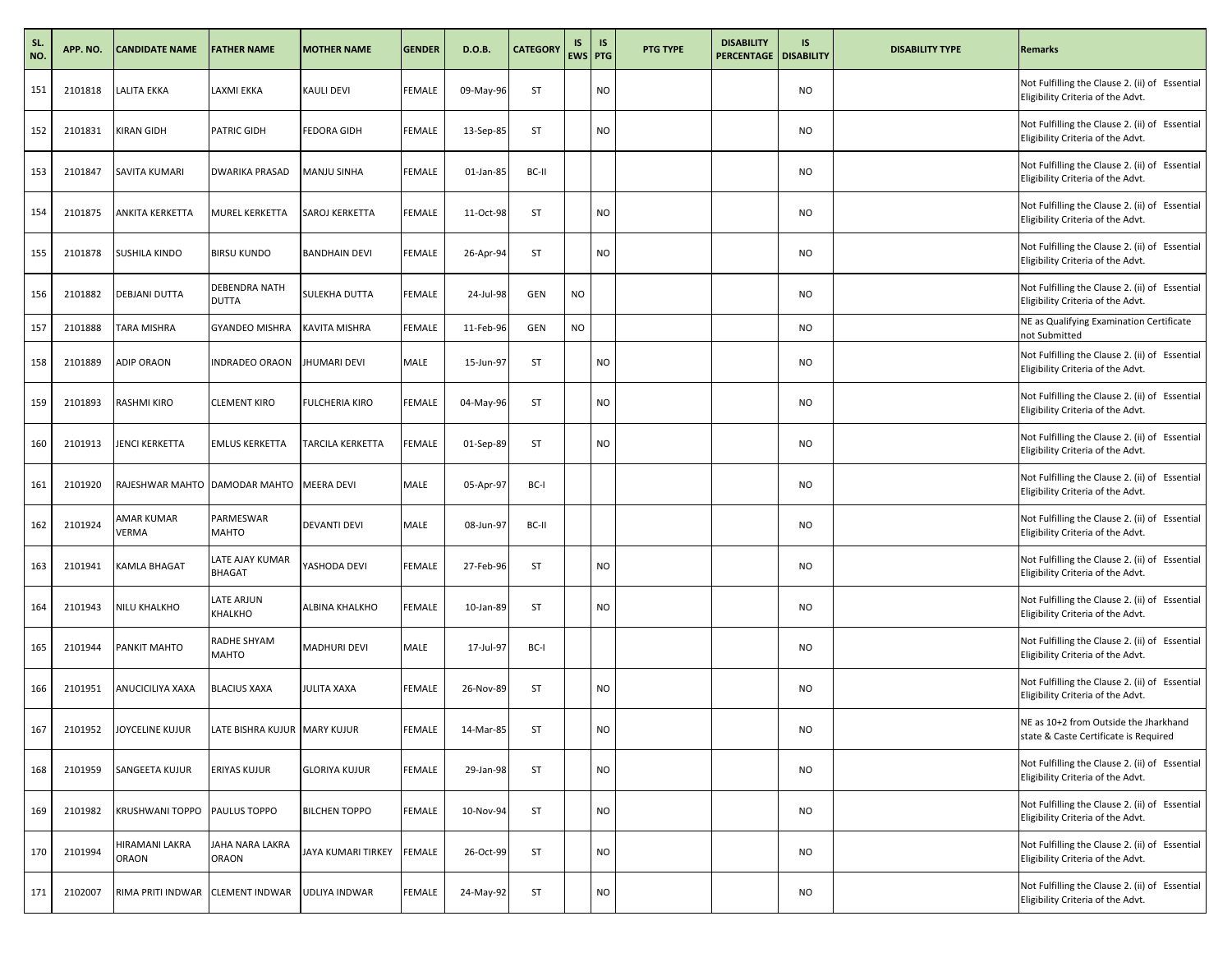| SL.<br>NO. | APP. NO. | <b>CANDIDATE NAME</b>          | <b>FATHER NAME</b>             | <b>MOTHER NAME</b>                       | <b>GENDER</b> | D.O.B.    | <b>CATEGORY</b> | IS<br>EWS PTG | <b>IS</b> | <b>PTG TYPE</b> | <b>DISABILITY</b><br><b>PERCENTAGE   DISABILITY</b> | IS        | <b>DISABILITY TYPE</b>                                                                                                        | <b>Remarks</b>                                                                                   |
|------------|----------|--------------------------------|--------------------------------|------------------------------------------|---------------|-----------|-----------------|---------------|-----------|-----------------|-----------------------------------------------------|-----------|-------------------------------------------------------------------------------------------------------------------------------|--------------------------------------------------------------------------------------------------|
| 172        | 2102009  | SANJULATA MAHATO               | SADANANDA<br>MAHATO            | SANGITA MAHATO                           | FEMALE        | 01-Jan-98 | BC-I            |               |           |                 |                                                     | <b>NO</b> |                                                                                                                               | Not Fulfilling the Clause 2. (ii) of Essential<br>Eligibility Criteria of the Advt.              |
| 173        | 2102022  | RINI RIYANKA<br><b>HEMBROM</b> | JEMAS HEMBROM                  | RAHIL MARANDI                            | <b>FEMALE</b> | 10-Feb-97 | ST              |               | <b>NO</b> |                 |                                                     | <b>NO</b> |                                                                                                                               | Not Fulfilling the Clause 2. (ii) of Essential<br>Eligibility Criteria of the Advt.              |
| 174        | 2102033  | <b>MAMTA KULLU</b>             | TEOPHIL KULLU                  | <b>ISABELA KULLU</b>                     | FEMALE        | 19-Apr-98 | ST              |               | NO        |                 |                                                     | <b>NO</b> |                                                                                                                               | Not Fulfilling the Clause 2. (ii) of Essential<br>Eligibility Criteria of the Advt.              |
| 175        | 2102043  | MUKTI KUMARI                   | <b>GOPAL RAJAK</b>             | PRITAMA DEVI                             | FEMALE        | 08-Jan-97 | SC              |               |           |                 | 50                                                  | YES       | E-MULTIPLE DISABILITIES FROM<br>AMONGST PERSONS UNDER CLAUSES (A)<br>TO (D) INCLUDING DEAF BLINDNESS                          | Not Fulfilling the Clause 2. (ii) of Essential<br>Eligibility Criteria of the Advt.              |
| 176        | 2102043  | <b>MUKTI KUMARI</b>            | <b>GOPAL RAJAK</b>             | PRITAMA DEVI                             | <b>FEMALE</b> | 08-Jan-97 | SC              |               |           |                 | 50                                                  | YES       | C-LOCOMOTOR DISABILITY INCLUDING<br>CEREBRAL PALSY, LEPROSY CURED,<br>DWARFISM, ACID ATTACK VICTIMS AND<br>MUSCULAR DYSTROPHY | Not Fulfilling the Clause 2. (ii) of Essential<br>Eligibility Criteria of the Advt.              |
| 177        | 2102054  | <b>JAYMANI GURIA</b>           | LATE MASIHDAS<br><b>GURIA</b>  | MOLLEN GURIA                             | FEMALE        | 02-May-93 | ST              |               | NO        |                 |                                                     | <b>NO</b> |                                                                                                                               | Not Fulfilling the Clause 2. (ii) of Essential<br>Eligibility Criteria of the Advt.              |
| 178        | 2102057  | RIHANA                         | <b>EBRAHEEM KHAN</b>           | RUKHSANA BEGAM                           | FEMALE        | 03-Feb-95 | <b>GEN</b>      |               |           |                 |                                                     | <b>NO</b> |                                                                                                                               | NE as 10 & 10+2 from Outside the<br>Jharkhand State                                              |
| 179        | 2102059  | <b>SUCHITA KERKETTA</b>        |                                | THOMAS KERKETTA BAHAMANI KERKETTA FEMALE |               | 07-Jun-96 | ST              |               | NO        |                 |                                                     | <b>NO</b> |                                                                                                                               | Not Fulfilling the Clause 2. (ii) of Essential<br>Eligibility Criteria of the Advt.              |
| 180        | 2102066  | МАМТА КАСННАР                  | LATE ANTONI<br>КАСННАР         | ALBINA KACHHAP                           | FEMALE        | 12-Jun-96 | ST              |               | <b>NO</b> |                 |                                                     | <b>NO</b> |                                                                                                                               | Not Fulfilling the Clause 2. (ii) of Essential<br>Eligibility Criteria of the Advt.              |
| 181        | 2102074  | <b>AFROZA KHATOON</b>          | MD BADRUDDIN                   | <b>HADISHA KHATOON</b>                   | FEMALE        | 20-Feb-92 | <b>GEN</b>      |               |           |                 |                                                     | <b>NO</b> |                                                                                                                               | NE as 10+2 from Outside the Jharkhand<br>State/Non Creamy Layer Caste Certificate<br>is Required |
| 182        | 2102078  | <b>AMITA KACHHAP</b>           | LATE TARCIUS<br><b>КАСННАР</b> | <b>FRANSISCA KACHHAP</b>                 | FEMALE        | 05-Feb-90 | ST              |               | NO        |                 |                                                     | <b>NO</b> |                                                                                                                               | Not Fulfilling the Clause 2. (ii) of Essential<br>Eligibility Criteria of the Advt.              |
| 183        | 2102086  | <b>RAJNI KUJUR</b>             | JUEL KUJUR                     | <b>SUCHITA BECK</b>                      | FEMALE        | 12-Mar-98 | <b>ST</b>       |               | NO        |                 |                                                     | <b>NO</b> |                                                                                                                               | Not Fulfilling the Clause 2. (ii) of Essential<br>Eligibility Criteria of the Advt.              |
| 184        | 2102093  | SONI RAJNEE<br>КАСННАР         | RAMAI KACHHAP                  | JALHI KACHHAP                            | <b>FEMALE</b> | 15-Jul-90 | <b>ST</b>       |               | <b>NO</b> |                 |                                                     | <b>NO</b> |                                                                                                                               | Not Fulfilling the Clause 2. (ii) of Essential<br>Eligibility Criteria of the Advt.              |
| 185        | 2102094  | RUMILA LUGUN                   | SUGAR LUGUN                    | ATEN LUGUN                               | FEMALE        | 15-Mar-98 | ST              |               | NO        |                 |                                                     | <b>NO</b> |                                                                                                                               | Not Fulfilling the Clause 2. (ii) of Essential<br>Eligibility Criteria of the Advt.              |
| 186        | 2102129  | NITU KUMARI<br>GOSWAMI         | DHANANJAY<br>GOSWAMI           | AHILYA DEVI                              | FEMALE        | 09-Jan-98 | BC-II           |               |           |                 |                                                     | <b>NO</b> |                                                                                                                               | Not Fulfilling the Clause 2. (ii) of Essential<br>Eligibility Criteria of the Advt.              |
| 187        | 2102178  | <b>NEHA RANI SOY</b>           | <b>OHN SOY</b>                 | <b>SUSANA SOY</b>                        | FEMALE        | 08-Jul-90 | ST              |               | NO        |                 |                                                     | <b>NO</b> |                                                                                                                               | Not Fulfilling the Clause 2. (ii) of Essential<br>Eligibility Criteria of the Advt.              |
| 188        | 2102194  | SHIVANI KUMARI                 | RAJKUMAR BAURI                 | <b>MALA DEVI</b>                         | FEMALE        | 01-Nov-94 | SC              |               |           |                 |                                                     | <b>NO</b> |                                                                                                                               | Not Fulfilling the Clause 2. (ii) of Essential<br>Eligibility Criteria of the Advt.              |
| 189        | 2102206  | <b>ANJANA KUJUR</b>            | ANDRIAS KUJUR                  | <b>MAGREAT KUJUR</b>                     | FEMALE        | 25-Sep-93 | ST              |               | NO        |                 |                                                     | <b>NO</b> |                                                                                                                               | Not Fulfilling the Clause 2. (ii) of Essential<br>Eligibility Criteria of the Advt.              |
| 190        | 2102229  | PIRSHILA TIGGA                 | DEONIS TIGGA                   | <b>FEERSKA TIGGA</b>                     | FEMALE        | 24-Jan-92 | ST              |               | NO        |                 |                                                     | <b>NO</b> |                                                                                                                               | Not Fulfilling the Clause 2. (ii) of Essential<br>Eligibility Criteria of the Advt.              |
| 191        | 2102240  | SHEELA KHALKHO                 | <b>ISHAK KHALKHO</b>           | SHOBHA KHALKHO                           | <b>FEMALE</b> | 12-Jan-92 | ST              |               | NO        |                 |                                                     | <b>NO</b> |                                                                                                                               | Not Fulfilling the Clause 2. (ii) of Essential<br>Eligibility Criteria of the Advt.              |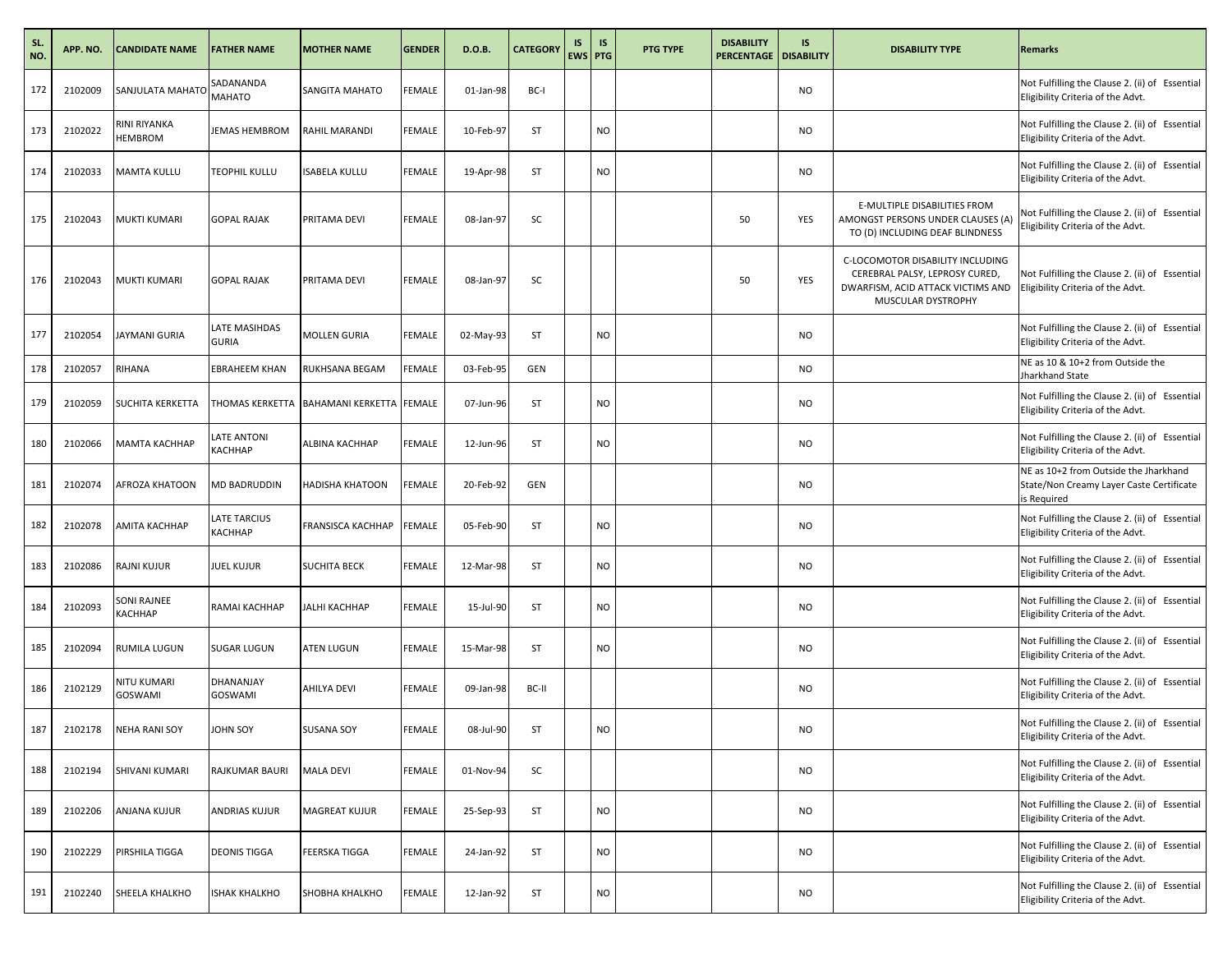| SL.<br>NO. | APP. NO. | <b>CANDIDATE NAME</b> | <b>FATHER NAME</b>               | <b>MOTHER NAME</b>                   | <b>GENDER</b> | D.O.B.    | <b>CATEGORY</b> | IS<br>EWS PTG | <b>IS</b> | <b>PTG TYPE</b> | <b>DISABILITY</b><br><b>PERCENTAGE   DISABILITY</b> | IS        | <b>DISABILITY TYPE</b> | <b>Remarks</b>                                                                                   |
|------------|----------|-----------------------|----------------------------------|--------------------------------------|---------------|-----------|-----------------|---------------|-----------|-----------------|-----------------------------------------------------|-----------|------------------------|--------------------------------------------------------------------------------------------------|
| 192        | 2102248  | SHILPI KUMARI         | MAHENDRA<br>CHOUDHARY            | <b>KUMARI SUNITA</b><br><b>SINGH</b> | FEMALE        | 10-Feb-95 | <b>GEN</b>      |               |           |                 |                                                     | <b>NO</b> |                        | NE as 10+2 from Outside the Jharkhand<br>State/Non Creamy Layer Caste Certificate<br>is Required |
| 193        | 2102255  | <b>AYUSHI KUMARI</b>  | MR RAJESH PRASAD<br><b>MAHTO</b> | MRS SUSHILA DEVI                     | <b>FEMALE</b> | 07-Apr-98 | BC-II           |               |           |                 |                                                     | <b>NO</b> |                        | Not Fulfilling the Clause 2. (ii) of Essential<br>Eligibility Criteria of the Advt.              |
| 194        | 2102269  | PRIYANKA KACHHAP      | AJAY KACHHAP                     | PUNAM KACHHAP                        | FEMALE        | 02-Nov-94 | ST              |               | NO        |                 |                                                     | <b>NO</b> |                        | Not Fulfilling the Clause 2. (ii) of Essential<br>Eligibility Criteria of the Advt.              |
| 195        | 2102284  | <b>JYOTI NAIK</b>     | PURAN NAIK                       | PARWATI DEVI                         | FEMALE        | 26-May-89 | SC              |               |           |                 |                                                     | <b>NO</b> |                        | Not Fulfilling the Clause 2. (ii) of Essential<br>Eligibility Criteria of the Advt.              |
| 196        | 2102288  | <b>SUSANA SURIN</b>   | <b>CHAITAN SURIN</b>             | <b>HIRA SURIN</b>                    | <b>FEMALE</b> | 14-Oct-88 | ST              |               | <b>NO</b> |                 |                                                     | <b>NO</b> |                        | NE as Applicant name is different from<br>Name written in the uploaded certificates.             |
| 197        | 2102289  | <b>NILIMA TIRU</b>    | <b>BODHDEV PAHAN</b>             | USHA KIRAN TIRU                      | FEMALE        | 28-Oct-96 | ST              |               | NO        |                 |                                                     | <b>NO</b> |                        | Not Fulfilling the Clause 2. (ii) of Essential<br>Eligibility Criteria of the Advt.              |
| 198        | 2102295  | SANJNA LAKRA          | <b>CHONHAS LAKRA</b>             | SAPNA LAKRA                          | FEMALE        | 25-Sep-98 | ST              |               | NO        |                 |                                                     | <b>NO</b> |                        | Not Fulfilling the Clause 2. (ii) of Essential<br>Eligibility Criteria of the Advt.              |
| 199        | 2102304  | RASHMI KUMARI         | DASHRATH BARAIK                  | <b>ANITA DEVI</b>                    | FEMALE        | 14-Nov-99 | GEN             | YES           |           |                 |                                                     | <b>NO</b> |                        | NE as 10 & 10+2 from Outside the<br>Jharkhand State                                              |
| 200        | 2102343  | SANJU KUMARI          | KAILASH<br>VISHWAKARMA           | PARVATI DEVI                         | FEMALE        | 06-Dec-85 | BC-I            |               |           |                 |                                                     | <b>NO</b> |                        | Not Fulfilling the Clause 2. (ii) of Essential<br>Eligibility Criteria of the Advt.              |
| 201        | 2102355  | CHANDNI KUMARI        | BALESHWAR SINGH PRATIMA DEVI     |                                      | <b>FEMALE</b> | 01-Apr-98 | ST              |               | <b>NO</b> |                 |                                                     | <b>NO</b> |                        | Not Fulfilling the Clause 2. (ii) of Essential<br>Eligibility Criteria of the Advt.              |
| 202        | 2102374  | <b>SHWETA SHARMA</b>  | ARUN KUMAR RANA SUJATA DEVI      |                                      | FEMALE        | 05-Jan-00 | BC-I            |               |           |                 |                                                     | <b>NO</b> |                        | Not Fulfilling the Clause 2. (ii) of Essential<br>Eligibility Criteria of the Advt.              |
| 203        | 2102406  | <b>FARHAT JAHAN</b>   | ABDUL RAZZAQUE<br>ANSARI         | REHANA KHATOON                       | FEMALE        | 10-Oct-98 | BC-I            |               |           |                 |                                                     | <b>NO</b> |                        | Not Fulfilling the Clause 2. (ii) of Essential<br>Eligibility Criteria of the Advt.              |
| 204        | 2102407  | <b>BINITA HANSDA</b>  | SONOT HANSDA                     | <b>SUMI SOREN</b>                    | FEMALE        | 20-Aug-95 | ST              |               | NO        |                 |                                                     | <b>NO</b> |                        | Not Fulfilling the Clause 2. (ii) of Essential<br>Eligibility Criteria of the Advt.              |
| 205        | 2102411  | ARCHANA KACHHAP       | CHITRANJAN<br>КАСННАР            | PREMI LATA KACHHAP FEMALE            |               | 20-Nov-98 | ST              |               | <b>NO</b> |                 |                                                     | <b>NO</b> |                        | Not Fulfilling the Clause 2. (ii) of Essential<br>Eligibility Criteria of the Advt.              |
| 206        | 2102418  | <b>SUSHILA SOREN</b>  | AUGUSTINE BELA<br>SOREN          | <b>MONIKA SOREN</b>                  | FEMALE        | 10-Jan-92 | ST              |               | NO        |                 |                                                     | <b>NO</b> |                        | Not Fulfilling the Clause 2. (ii) of Essential<br>Eligibility Criteria of the Advt.              |
| 207        | 2102430  | <b>BISMITA MUNDU</b>  | SULEMAN MUNDU                    | SNEHLATA MUNDU                       | FEMALE        | 23-Sep-97 | ST              |               | NO        |                 |                                                     | <b>NO</b> |                        | Not Fulfilling the Clause 2. (ii) of Essential<br>Eligibility Criteria of the Advt.              |
| 208        | 2102456  | NEELAM TOPPO          | BUDHRAM TOPPO MARIYAM TOPPO      |                                      | FEMALE        | 04-Dec-95 | ST              |               | NO        |                 |                                                     | <b>NO</b> |                        | Not Fulfilling the Clause 2. (ii) of Essential<br>Eligibility Criteria of the Advt.              |
| 209        | 2102462  | <b>JAURI KUMARI</b>   | KRISHNA ORAON                    | <b>BHUKHALI ORAON</b>                | FEMALE        | 13-Oct-84 | ST              |               | NO        |                 |                                                     | <b>NO</b> |                        | Not Fulfilling the Clause 2. (ii) of Essential<br>Eligibility Criteria of the Advt.              |
| 210        | 2102468  | <b>LATA RANI</b>      | CHAMAKLAL<br>MAHTO               | <b>BAIJANTI DEVI</b>                 | FEMALE        | 23-Mar-94 | GEN             |               |           |                 |                                                     | <b>NO</b> |                        | NE as 10+2 from Outside the Jharkhand<br>State/Non Creamy Layer Caste Certificate<br>is Required |
| 211        | 2102469  | PRATIMA TOPPO         | LATE ELIAS TOPPO                 | SIROMANI TOPPO                       | FEMALE        | 07-Feb-84 | ST              |               | NO        |                 |                                                     | <b>NO</b> |                        | Not Fulfilling the Clause 2. (ii) of Essential<br>Eligibility Criteria of the Advt.              |
| 212        | 2102480  | SWATI                 | ARVIND KUMAR<br>TIWARI           | LATE SUNITA TIWARI                   | <b>FEMALE</b> | 24-Jun-96 | <b>GEN</b>      | <b>NO</b>     |           |                 |                                                     | <b>NO</b> |                        | Not Fulfilling the Clause 2. (ii) of Essential<br>Eligibility Criteria of the Advt.              |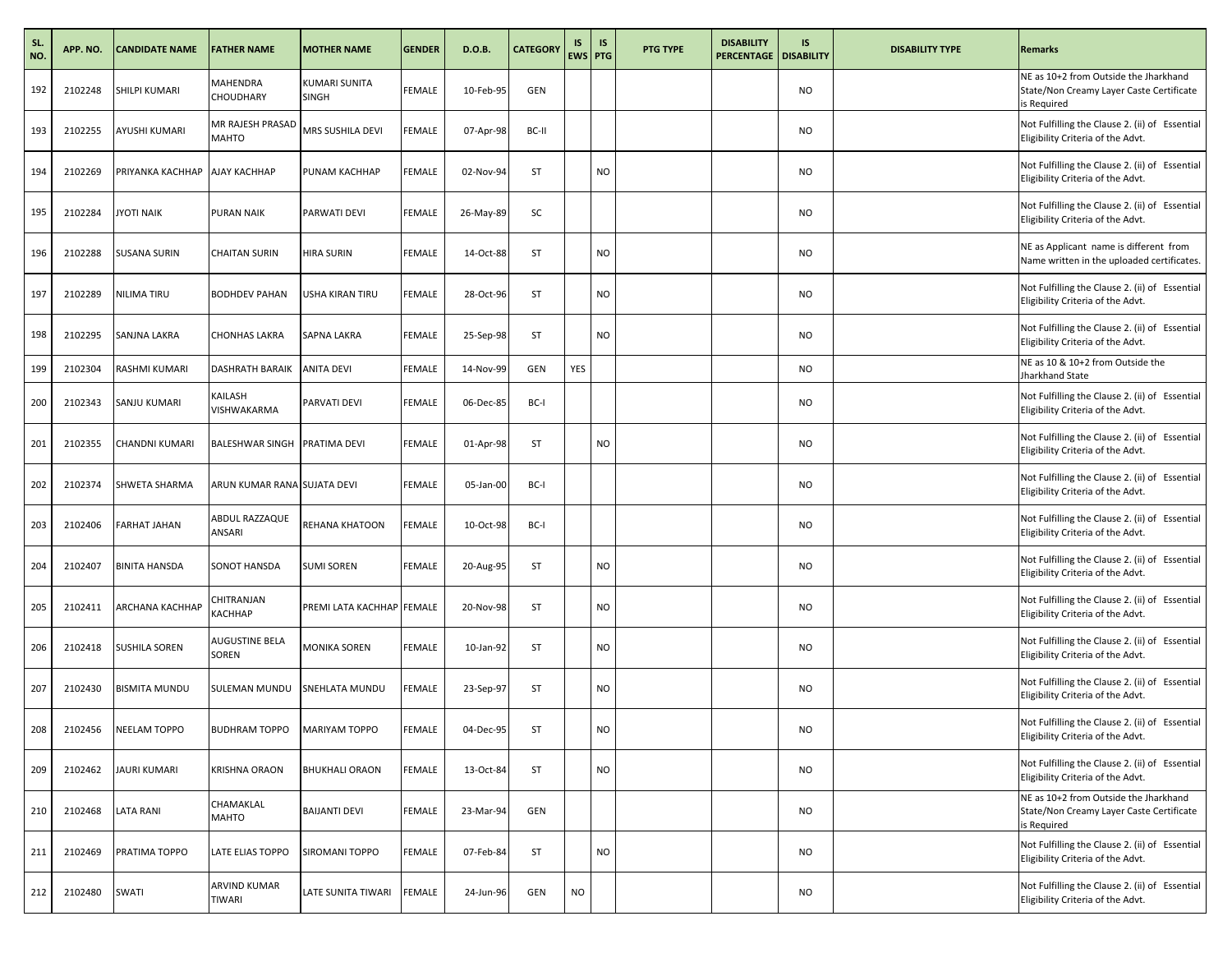| SL.<br>NO. | APP. NO. | <b>CANDIDATE NAME</b>                      | <b>FATHER NAME</b>               | <b>MOTHER NAME</b>             | <b>GENDER</b> | D.O.B.    | <b>CATEGORY</b> | IS<br>EWS PTG | <b>IS</b> | PTG TYPE | <b>DISABILITY</b><br><b>PERCENTAGE</b> | IS<br><b>DISABILITY</b> | <b>DISABILITY TYPE</b>                                                                                                        | <b>Remarks</b>                                                                                   |
|------------|----------|--------------------------------------------|----------------------------------|--------------------------------|---------------|-----------|-----------------|---------------|-----------|----------|----------------------------------------|-------------------------|-------------------------------------------------------------------------------------------------------------------------------|--------------------------------------------------------------------------------------------------|
| 213        | 2102492  | PRATIMA TIGGA                              | POREYA TIGGA                     | PARTI ORAIN                    | <b>FEMALE</b> | 05-Feb-87 | ST              |               | <b>NO</b> |          |                                        | <b>NO</b>               |                                                                                                                               | Not Fulfilling the Clause 2. (ii) of Essential<br>Eligibility Criteria of the Advt.              |
| 214        | 2102496  | <b>SUSHANTI TIRKEY</b>                     | <b>SUNIL TIRKEY</b>              | <b>MUNI TIRKEY</b>             | <b>FEMALE</b> | 05-Jan-91 | <b>ST</b>       |               | <b>NO</b> |          |                                        | NO                      |                                                                                                                               | Not Fulfilling the Clause 2. (ii) of Essential<br>Eligibility Criteria of the Advt.              |
| 215        | 2102528  | ELI XALXO                                  | AMRIT XALXO                      | SUSHMA XALXO                   | <b>FEMALE</b> | 06-Nov-97 | ST              |               | <b>NO</b> |          |                                        | NO.                     |                                                                                                                               | Not Fulfilling the Clause 2. (ii) of Essential<br>Eligibility Criteria of the Advt.              |
| 216        | 2102532  | PRITIVI HEMBROM                            | <b>BALRAM HEMBROM BALEMA KUI</b> |                                | MALE          | 10-Sep-91 | <b>ST</b>       |               | <b>NO</b> |          |                                        | NO                      |                                                                                                                               | NE as Qualifying Examination Certificate<br>not Submitted                                        |
| 217        | 2102567  | PUNAM KUJUR                                | DHANA KUJUR                      | SEEMA KUJUR                    | <b>FEMALE</b> | 29-Nov-92 | ST              |               | <b>NO</b> |          |                                        | <b>NO</b>               |                                                                                                                               | Not Fulfilling the Clause 2. (ii) of Essential<br>Eligibility Criteria of the Advt.              |
| 218        | 2102592  | JAIMANTI EKKA                              | LATE HELARIUS<br><b>EKKA</b>     | <b>CLARA KISPOTTA</b>          | <b>FEMALE</b> | 09-Mar-89 | <b>ST</b>       |               | <b>NO</b> |          |                                        | NO                      |                                                                                                                               | Not Fulfilling the Clause 2. (ii) of Essential<br>Eligibility Criteria of the Advt.              |
| 219        | 2102602  | RASHMI TIRKEY                              | ABRAHAM TIRKEY                   | APOLINA TIRKEY                 | <b>FEMALE</b> | 06-Jan-97 | ST              |               | <b>NO</b> |          |                                        | <b>NO</b>               |                                                                                                                               | Not Fulfilling the Clause 2. (ii) of Essential<br>Eligibility Criteria of the Advt.              |
| 220        | 2102612  | <b>JAGRANI EKKA</b>                        | <b>XAVIER EKKA</b>               | NIRMALA EKKA                   | <b>FEMALE</b> | 10-Feb-96 | <b>ST</b>       |               | <b>NO</b> |          |                                        | <b>NO</b>               |                                                                                                                               | Not Fulfilling the Clause 2. (ii) of Essential<br>Eligibility Criteria of the Advt.              |
| 221        | 2102615  | JOSPHIN PANNA                              | <b>SUSHIL PANNA</b>              | URSELA PANNA                   | <b>FEMALE</b> | 14-Jul-88 | ST              |               | <b>NO</b> |          |                                        | NO.                     |                                                                                                                               | Not Fulfilling the Clause 2. (ii) of Essential<br>Eligibility Criteria of the Advt.              |
| 222        | 2102627  | SEEMA RANI<br>MAHATO                       | SHRIKANTA<br>MAHATO              | <b>ASTAMI MAHATO</b>           | <b>FEMALE</b> | 15-Jan-96 | BC-I            |               |           |          |                                        | NO                      |                                                                                                                               | Not Fulfilling the Clause 2. (ii) of Essential<br>Eligibility Criteria of the Advt.              |
| 223        | 2102631  | MARIAM MURMU                               | SULEMAN MURMU                    | POWLINA SOREN                  | <b>FEMALE</b> | 02-Sep-98 | ST              |               | <b>NO</b> |          |                                        | NO                      |                                                                                                                               | Not Fulfilling the Clause 2. (ii) of Essential<br>Eligibility Criteria of the Advt.              |
| 224        | 2102639  | <b>BINUDINI BESRA</b>                      | <b>DAVID BESRA</b>               | LIS MURMU                      | <b>FEMALE</b> | 05-Feb-98 | <b>ST</b>       |               | <b>NO</b> |          |                                        | NO.                     |                                                                                                                               | Not Fulfilling the Clause 2. (ii) of Essential<br>Eligibility Criteria of the Advt.              |
| 225        | 2102655  | SHILPI BIHAN                               | TURUNG BIHAN                     | PALHO BIHAN                    | <b>FEMALE</b> | 06-Apr-93 | ST              |               | <b>NO</b> |          |                                        | <b>NO</b>               |                                                                                                                               | Not Fulfilling the Clause 2. (ii) of Essential<br>Eligibility Criteria of the Advt.              |
| 226        | 2102685  | <b>GAYATRI KUMARI</b>                      | SHANKAR SEN<br>GOUR              | SHARMISTA DEVI                 | <b>FEMALE</b> | 25-Nov-99 | BC-I            |               |           |          |                                        | NO                      |                                                                                                                               | Not Fulfilling the Clause 2. (ii) of Essential<br>Eligibility Criteria of the Advt.              |
| 227        | 2102701  | SIMA KUMARI<br><b>MAHATO</b>               | <b>GOBIND MAHATO</b>             | <b>COUSHALYA MAHATO FEMALE</b> |               | 19-May-97 | BC-I            |               |           |          |                                        | NO.                     |                                                                                                                               | NE as 10 from Outside the Jharkhand<br>State/Non Creamy Layer Caste Certificate<br>is Required   |
| 228        | 2102707  | PRIYANKA KUMARI                            | PURUSHOTTAM<br>BHAGAT            | SANGITA KUMARI                 | <b>FEMALE</b> | 13-Aug-95 | BC-II           |               |           |          |                                        | NO.                     |                                                                                                                               | Not Fulfilling the Clause 2. (ii) of Essential<br>Eligibility Criteria of the Advt.              |
| 229        | 2102708  | KHUSHBOO KUMARI SHIVAUTAR SINGH BIMLA DEVI |                                  |                                | FEMALE        | 12-Nov-94 | BC-II           |               |           |          |                                        | <b>NO</b>               |                                                                                                                               | Not Fulfilling the Clause 2. (ii) of Essential<br>Eligibility Criteria of the Advt.              |
| 230        | 2102710  | VINEETA ROSHNI<br>EKKA                     | <b>VINCENT EKKA</b>              | MAGDALI XALXO                  | <b>FEMALE</b> | 05-Jul-99 | ST              |               | <b>NO</b> |          |                                        | <b>NO</b>               |                                                                                                                               | Not Fulfilling the Clause 2. (ii) of Essential<br>Eligibility Criteria of the Advt.              |
| 231        | 2102711  | PINKY KUMARI                               | PRAKASH PANDIT                   | <b>GEETA DEVI</b>              | <b>FEMALE</b> | 05-Nov-95 | GEN             |               |           |          | 50                                     | YES                     | C-LOCOMOTOR DISABILITY INCLUDING<br>CEREBRAL PALSY, LEPROSY CURED,<br>DWARFISM, ACID ATTACK VICTIMS AND<br>MUSCULAR DYSTROPHY | NE as 10+2 from Outside the Jharkhand<br>State/Non Creamy Layer Caste Certificate<br>is Required |
| 232        | 2102714  | SHAHNAWAZ ALAM                             | <b>ABDUL HAKIM</b>               | ANISHA KHATUN                  | MALE          | 14-Jul-93 | BC-I            |               |           |          |                                        | NO                      |                                                                                                                               | Not Fulfilling the Clause 2. (ii) of Essential<br>Eligibility Criteria of the Advt.              |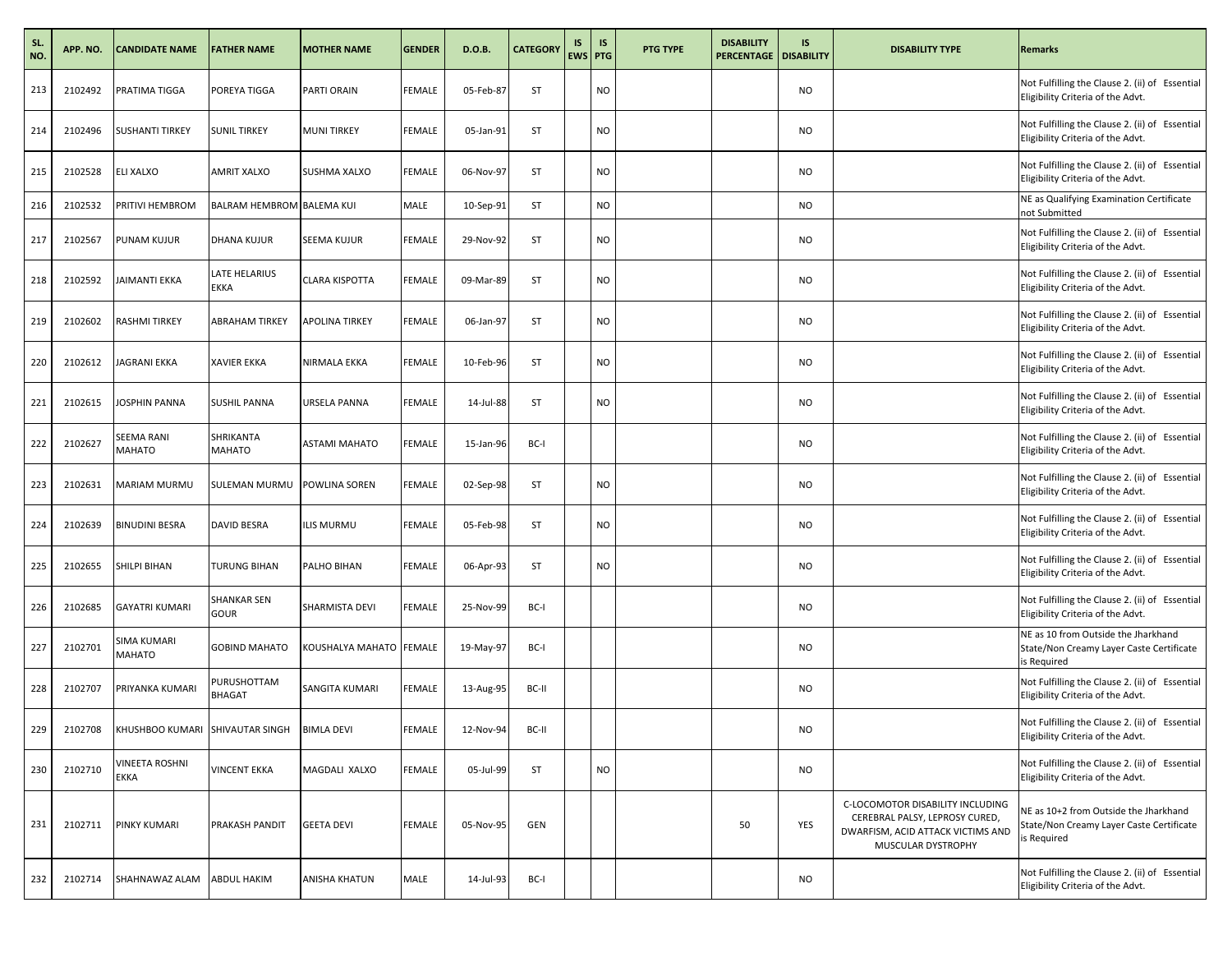| SL.<br>NO. | APP. NO. | <b>CANDIDATE NAME</b>    | <b>FATHER NAME</b>           | <b>MOTHER NAME</b>    | <b>GENDER</b> | D.O.B.    | <b>CATEGORY</b> | IS<br>EWS PTG | IS        | PTG TYPE | <b>DISABILITY</b><br><b>PERCENTAGE</b> | IS<br><b>DISABILITY</b> | <b>DISABILITY TYPE</b> | <b>Remarks</b>                                                                      |
|------------|----------|--------------------------|------------------------------|-----------------------|---------------|-----------|-----------------|---------------|-----------|----------|----------------------------------------|-------------------------|------------------------|-------------------------------------------------------------------------------------|
| 233        | 2102729  | NEELIM BODRA             | <b>EGNES BODRA</b>           | MAGDALI BIDRA         | <b>FEMALE</b> | 02-Dec-96 | ST              |               | <b>NO</b> |          |                                        | NO.                     |                        | Not Fulfilling the Clause 2. (ii) of Essential<br>Eligibility Criteria of the Advt. |
| 234        | 2102732  | SABINA EKKA              | <b>VINCENT EKKA</b>          | MAGDALI XALXO         | <b>FEMALE</b> | 04-Sep-97 | ST              |               | <b>NO</b> |          |                                        | NO                      |                        | Not Fulfilling the Clause 2. (ii) of Essential<br>Eligibility Criteria of the Advt. |
| 235        | 2102733  | SANGEETA MOHLI           | MANBODH MOHLI                | SAVITRI MARANDI       | <b>FEMALE</b> | 08-Dec-98 | ST              |               | <b>NO</b> |          |                                        | NO.                     |                        | Not Fulfilling the Clause 2. (ii) of Essential<br>Eligibility Criteria of the Advt. |
| 236        | 2102737  | SANOWER KUJUR            | JASWANT KUJUR                | SUSHANNA MINJ         | <b>FEMALE</b> | 16-Sep-98 | ST              |               | NO        |          |                                        | <b>NO</b>               |                        | Not Fulfilling the Clause 2. (ii) of Essential<br>Eligibility Criteria of the Advt. |
| 237        | 2102743  | GRECE<br>ROJLENTOPPO     | AMIT JOSEPH<br><b>TOPPO</b>  | MARYGOLD TOPPO        | <b>FEMALE</b> | 23-Nov-92 | ST              |               | <b>NO</b> |          |                                        | NO                      |                        | Not Fulfilling the Clause 2. (ii) of Essential<br>Eligibility Criteria of the Advt. |
| 238        | 2102748  | ANUPA XALXO              | OHMAS XALXO                  | KRIPA XALXO           | <b>FEMALE</b> | 25-Nov-95 | ST              |               | <b>NO</b> |          |                                        | <b>NO</b>               |                        | Not Fulfilling the Clause 2. (ii) of Essential<br>Eligibility Criteria of the Advt. |
| 239        | 2102752  | PRIYANKA BARA            | PRAMOD BARA                  | ELISABA TIRKEY        | <b>FEMALE</b> | 22-Mar-98 | ST              |               | <b>NO</b> |          |                                        | <b>NO</b>               |                        | Not Fulfilling the Clause 2. (ii) of Essential<br>Eligibility Criteria of the Advt. |
| 240        | 2102757  | PUJA AIND                | AJIT AIND                    | <b>GORETTI AIND</b>   | <b>FEMALE</b> | 16-Apr-96 | ST              |               | <b>NO</b> |          |                                        | NO.                     |                        | Not Fulfilling the Clause 2. (ii) of Essential<br>Eligibility Criteria of the Advt. |
| 241        | 2102762  | PREM PRAKASH<br>KISKU    | RASHIK DANEL<br>KISKU        | H MANISHA HEMROM MALE |               | 26-Dec-91 | <b>ST</b>       |               | <b>NO</b> |          |                                        | NO                      |                        | Not Fulfilling the Clause 2. (ii) of Essential<br>Eligibility Criteria of the Advt. |
| 242        | 2102794  | BAHAMUNI<br>HANSDAK      | CHOTO HANSDAK                | <b>DULAR SOREN</b>    | <b>FEMALE</b> | 22-Aug-96 | ST              |               | <b>NO</b> |          |                                        | NO.                     |                        | NE as Qualifying Examination Certificate<br>not Submitted                           |
| 243        | 2102810  | <b>GANGA KUMARI</b>      | <b>BISHESWAR LOHAR</b>       | <b>URMILA DEVI</b>    | <b>FEMALE</b> | 01-Jan-00 | BC-I            |               |           |          |                                        | NO                      |                        | NE as Qualifying Examination Certificate<br>not Submitted                           |
| 244        | 2102836  | SARITA LAKRA             | <b>DINESH LAKRA</b>          | JORRY TOPPO           | <b>FEMALE</b> | 23-Aug-98 | ST              |               | <b>NO</b> |          |                                        | NO.                     |                        | Not Fulfilling the Clause 2. (ii) of Essential<br>Eligibility Criteria of the Advt. |
| 245        | 2102840  | SHANTI KUMARI            | BAL CHAND MAHTO PRAMILA DEVI |                       | <b>FEMALE</b> | 18-Feb-99 | BC-I            |               |           |          |                                        | <b>NO</b>               |                        | NE as Qualifying Examination Certificate<br>not Submitted                           |
| 246        | 2102862  | MERLYN ANGELINA<br>Kujur | PRASANDAS KUJUR SALEN KUJUR  |                       | <b>FEMALE</b> | 07-Mar-97 | <b>ST</b>       |               | <b>NO</b> |          |                                        | NO                      |                        | Not Fulfilling the Clause 2. (ii) of Essential<br>Eligibility Criteria of the Advt. |
| 247        | 2102884  | JAYA TIGGA               | CHONASH TIGGA                | <b>BILCHINA TIGGA</b> | <b>FEMALE</b> | 11-Jun-97 | ST              |               | <b>NO</b> |          |                                        | <b>NO</b>               |                        | Not Fulfilling the Clause 2. (ii) of Essential<br>Eligibility Criteria of the Advt. |
| 248        | 2102891  | JEMMA EKKA               | <b>BISRAM EKKA</b>           | KRIPA EKKA            | <b>FEMALE</b> | 03-Feb-94 | ST              |               | <b>NO</b> |          |                                        | NO                      |                        | NE as Qualifying Examination Certificate<br>not Submitted                           |
| 249        | 2102897  | SHWETA SHABNAM<br>Kujur  | <b>MANUEL KUJUR</b>          | MARIYAM KUJUR         | <b>FEMALE</b> | 20-Feb-95 | ST              |               | <b>NO</b> |          |                                        | NO                      |                        | Not Fulfilling the Clause 2. (ii) of Essential<br>Eligibility Criteria of the Advt. |
| 250        | 2102904  | NEELAM KACHHAP           | LATE BUDHU<br>КАСННАР        | ВЕЈО КАСННАР          | <b>FEMALE</b> | 11-Nov-92 | ST              |               | <b>NO</b> |          |                                        | <b>NO</b>               |                        | NE as Qualifying Examination Certificate<br>not Submitted                           |
| 251        | 2102919  | JYOTI TOPPO              | LALU TOPPO                   | NAMITA TOPPO          | <b>FEMALE</b> | 18-Mar-93 | ST              |               | <b>NO</b> |          |                                        | NO                      |                        | Not Fulfilling the Clause 2. (ii) of Essential<br>Eligibility Criteria of the Advt. |
| 252        | 2102945  | ANJELA BARA              | JAMES BARA                   | MARIANA BARA          | <b>FEMALE</b> | 27-Jun-99 | ST              |               | <b>NO</b> |          |                                        | NO.                     |                        | Not Fulfilling the Clause 2. (ii) of Essential<br>Eligibility Criteria of the Advt. |
| 253        | 2102952  | DEEPA MURMU              | LAKHIRAM MURMU FULMUNI KISKU |                       | <b>FEMALE</b> | 06-Aug-92 | ST              |               | NO        |          |                                        | NO                      |                        | Not Fulfilling the Clause 2. (ii) of Essential<br>Eligibility Criteria of the Advt. |
| 254        | 2102957  | <b>BHAGWATI KUMARI</b>   | GHANSHYAM SINGH SUGANTI DEVI |                       | <b>FEMALE</b> | 20-Mar-98 | BC-II           |               |           |          |                                        | NO                      |                        | Not Fulfilling the Clause 2. (ii) of Essential<br>Eligibility Criteria of the Advt. |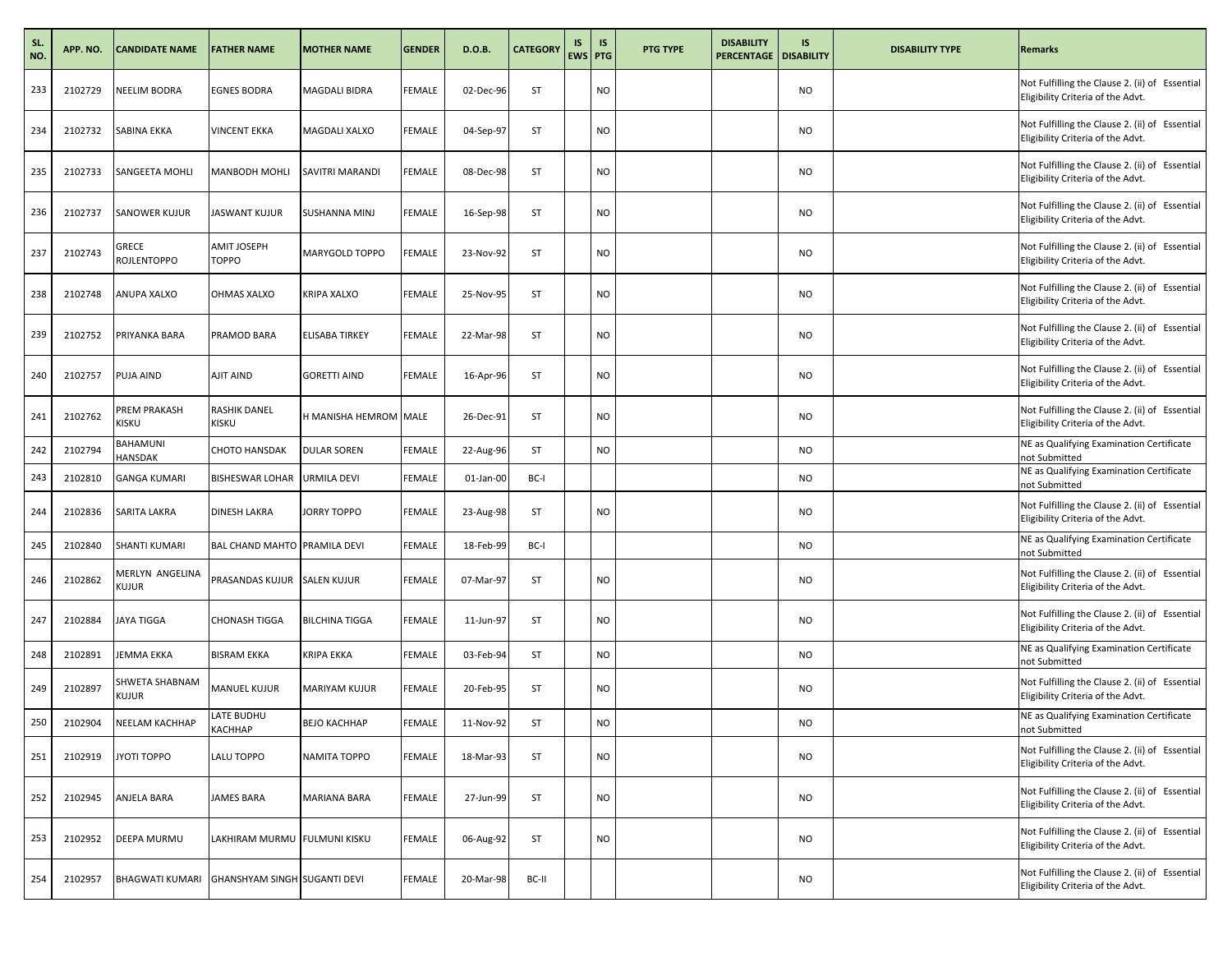| SL.<br>NO. | APP. NO. | <b>CANDIDATE NAME</b>       | <b>FATHER NAME</b>                 | <b>MOTHER NAME</b>                         | <b>GENDER</b> | D.O.B.    | <b>CATEGORY</b> | IS        | <b>IS</b><br><b>EWS PTG</b> | <b>PTG TYPE</b> | <b>DISABILITY</b><br><b>PERCENTAGE   DISABILITY</b> | IS        | <b>DISABILITY TYPE</b> | <b>Remarks</b>                                                                      |
|------------|----------|-----------------------------|------------------------------------|--------------------------------------------|---------------|-----------|-----------------|-----------|-----------------------------|-----------------|-----------------------------------------------------|-----------|------------------------|-------------------------------------------------------------------------------------|
| 255        | 2102963  | MITOR KUJUR                 | <b>EMANUAL KUJUR</b>               | <b>MARGRET KUJUR</b>                       | MALE          | 02-Nov-96 | ST              |           | NO                          |                 |                                                     | <b>NO</b> |                        | Not Fulfilling the Clause 2. (ii) of Essential<br>Eligibility Criteria of the Advt. |
| 256        | 2102964  | <b>MARY RAJAK</b>           | KULDIP RAJAK                       | ROMA RAJAK                                 | <b>FEMALE</b> | 16-Oct-96 | SC              |           |                             |                 |                                                     | <b>NO</b> |                        | NE as does not fulfill Essential Eligibility<br>Criteria                            |
| 257        | 2102978  | SANGEETA TIRKEY             | <b>JAYWANT TIRKEY</b>              | <b>KHOREN TIRKEY</b>                       | FEMALE        | 20-Sep-90 | ST              |           | NO.                         |                 |                                                     | <b>NO</b> |                        | Not Fulfilling the Clause 2. (ii) of Essential<br>Eligibility Criteria of the Advt. |
| 258        | 2102980  | SWETA KUMARI                | BINDESHWARI RYA                    | <b>TULSI RAY</b>                           | <b>FEMALE</b> | 03-Apr-97 | BC-II           |           |                             |                 |                                                     | <b>NO</b> |                        | Not Fulfilling the Clause 2. (ii) of Essential<br>Eligibility Criteria of the Advt. |
| 259        | 2102981  | EVA STELA EKKA              | JOHAN EKKA                         | <b>ALISHA EKKA</b>                         | <b>FEMALE</b> | 01-May-83 | ST              |           | NO                          |                 |                                                     | <b>NO</b> |                        | NE as Qualifying Examination Certificate<br>not Submitted                           |
| 260        | 2102989  | KANAK RAWAT                 | NIKUNJ BIHARI<br>RAWAT             | SUMITRA DEVI                               | FEMALE        | 30-Nov-95 | GEN             | <b>NO</b> |                             |                 |                                                     | <b>NO</b> |                        | NE as Qualifying Examination Certificate<br>not Submitted                           |
| 261        | 2102992  | SHASHI BALA BARWA           | <b>VIJAY KUMAR</b><br><b>BARWA</b> | ANASTACIA KUJUR                            | <b>FEMALE</b> | 14-Dec-92 | ST              |           | NO                          |                 |                                                     | <b>NO</b> |                        | Not Fulfilling the Clause 2. (ii) of Essential<br>Eligibility Criteria of the Advt. |
| 262        | 2103003  | SARASWATI HANSDA            | <b>PIRU HANSDA</b>                 | THAKUR MUNI<br>HANSDA                      | FEMALE        | 09-Apr-97 | <b>ST</b>       |           | NO.                         |                 |                                                     | <b>NO</b> |                        | Not Fulfilling the Clause 2. (ii) of Essential<br>Eligibility Criteria of the Advt. |
| 263        | 2103033  | NIKKY KUMARI                | TUNU RAMA                          | <b>BIMLA DEVI</b>                          | <b>FEMALE</b> | 21-Jun-97 | BC-I            |           |                             |                 |                                                     | <b>NO</b> |                        | NE as Qualifying Examination Certificate<br>not Submitted                           |
| 264        | 2103059  | REEMA BARA                  | RAJESH BARA                        | SUSHMA BARA                                | FEMALE        | 14-Jul-94 | ST              |           | NO.                         |                 |                                                     | <b>NO</b> |                        | Not Fulfilling the Clause 2. (ii) of Essential<br>Eligibility Criteria of the Advt. |
| 265        | 2103064  | MAMTA NAG                   | NILAMBER NAG                       | SABITA DEVI                                | <b>FEMALE</b> | 10-Feb-94 | BC-I            |           |                             |                 |                                                     | <b>NO</b> |                        | Not Fulfilling the Clause 2. (ii) of Essential<br>Eligibility Criteria of the Advt. |
| 266        | 2103066  | PUJA KUMARI                 | RAMPRASAD<br>KANSARI               | SABITA DEVI                                | FEMALE        | 17-Jan-98 | BC-I            |           |                             |                 |                                                     | <b>NO</b> |                        | Not Fulfilling the Clause 2. (ii) of Essential<br>Eligibility Criteria of the Advt. |
| 267        | 2103069  | <b>BINITA TUDU</b>          | ANIL TUDU                          | MARIYA STELA<br><b>MARANDI</b>             | <b>FEMALE</b> | 27-Jun-96 | ST              |           | NO                          |                 |                                                     | <b>NO</b> |                        | Not Fulfilling the Clause 2. (ii) of Essential<br>Eligibility Criteria of the Advt. |
| 268        | 2103080  | MANISHA LAKRA               | PAUL LAKRA                         | PRAFULLA LAKRA                             | FEMALE        | 03-Jun-98 | ST              |           | NO.                         |                 |                                                     | <b>NO</b> |                        | Not Fulfilling the Clause 2. (ii) of Essential<br>Eligibility Criteria of the Advt. |
| 269        | 2103097  | RAJNI KERKETTA              | ALOIS KERKETTA                     | <b>MARTHA KERKETTA</b>                     | FEMALE        | 28-Mar-94 | ST              |           | NO                          |                 |                                                     | <b>NO</b> |                        | Not Fulfilling the Clause 2. (ii) of Essential<br>Eligibility Criteria of the Advt. |
| 270        | 2103100  | AMIYA KULLU                 | JOACHIM KULLU                      | <b>SCLOSTICA KULLU</b>                     | FEMALE        | 09-Oct-89 | ST              |           | NO                          |                 |                                                     | <b>NO</b> |                        | NE as Qualifying Examination Certificate<br>not Submitted                           |
| 271        | 2103113  | MOBASSERINA<br>KHATUN       | FARJUL SHEKH                       | <b>GENUARA BEGAM</b>                       | FEMALE        | 03-May-95 | BC-I            |           |                             |                 |                                                     | <b>NO</b> |                        | Not Fulfilling the Clause 2. (ii) of Essential<br>Eligibility Criteria of the Advt. |
| 272        | 2103115  | SUSHMITA MURMU              | JOSEPH MURMU                       | ELIVIN KISKU                               | FEMALE        | 06-Jul-97 | ST              |           | ΝO                          |                 |                                                     | <b>NO</b> |                        | Not Fulfilling the Clause 2. (ii) of Essential<br>Eligibility Criteria of the Advt. |
| 273        | 2103119  | SUMAN KERKETTA              | ALEXIUS KERKETTA                   | <b>MAGRITA KERKETTA</b>                    | FEMALE        | 16-Mar-98 | ST              |           | NO                          |                 |                                                     | <b>NO</b> |                        | Not Fulfilling the Clause 2. (ii) of Essential<br>Eligibility Criteria of the Advt. |
| 274        | 2103121  | SILBIYA JAITUN<br>HORO      |                                    | BABLI PETAR HORO HELEN BASANTI HORO FEMALE |               | 09-Jan-00 | ST              |           | NO.                         |                 |                                                     | <b>NO</b> |                        | Not Fulfilling the Clause 2. (ii) of Essential<br>Eligibility Criteria of the Advt. |
| 275        | 2103132  | RENU SARITA<br>MURMU        | SANATAN MURMU                      | SUHAGINI SOREN                             | FEMALE        | 15-Nov-93 | ST              |           | NO                          |                 |                                                     | <b>NO</b> |                        | Not Fulfilling the Clause 2. (ii) of Essential<br>Eligibility Criteria of the Advt. |
| 276        | 2103158  | CELESTINA<br>KANDULNA       | <b>JOACHEM</b><br>KANDULNA         | BERONIKA KANDULNA FEMALE                   |               | 30-Jan-87 | ST              |           | <b>NO</b>                   |                 |                                                     | <b>NO</b> |                        | NE as Qualifying Examination Certificate<br>not Submitted                           |
| 277        | 2103173  | SHASHI PUNAM<br><b>MINJ</b> | <b>FULJENS MINJ</b>                | CHRISTENA<br>HEMBROM                       | FEMALE        | 19-Apr-93 | ST              |           | NO.                         |                 |                                                     | <b>NO</b> |                        | NE as Qualifying Examination Certificate<br>not Submitted                           |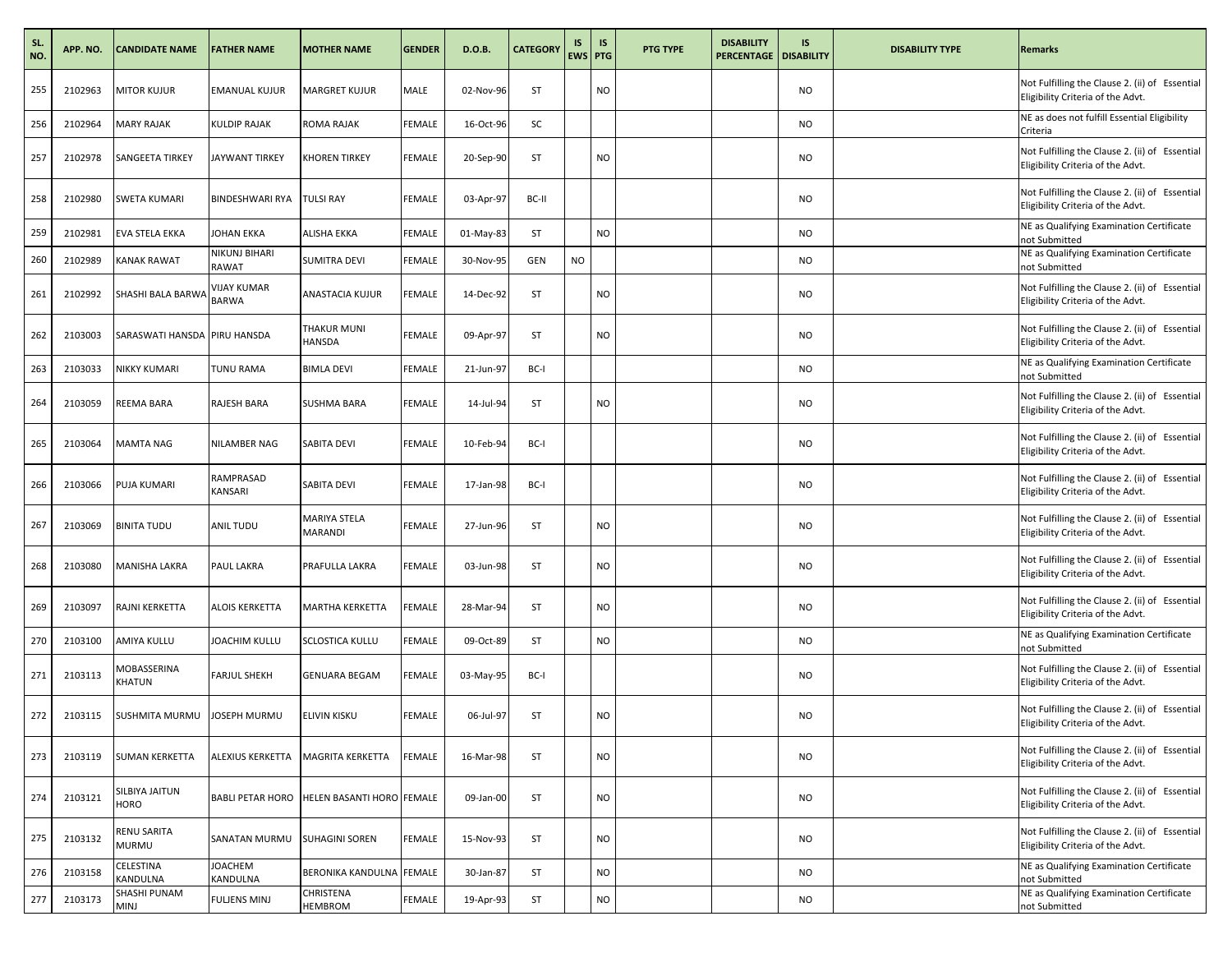| SL.<br>NO. | APP. NO. | <b>CANDIDATE NAME</b>     | <b>FATHER NAME</b>                | <b>MOTHER NAME</b>    | <b>GENDER</b> | D.O.B.    | <b>CATEGORY</b> | IS<br>EWS PTG | <b>IS</b> | <b>PTG TYPE</b> | <b>DISABILITY</b><br><b>PERCENTAGE   DISABILITY</b> | IS        | <b>DISABILITY TYPE</b> | <b>Remarks</b>                                                                      |
|------------|----------|---------------------------|-----------------------------------|-----------------------|---------------|-----------|-----------------|---------------|-----------|-----------------|-----------------------------------------------------|-----------|------------------------|-------------------------------------------------------------------------------------|
| 278        | 2103183  | <b>JAYANTI SAMAD</b>      | NIYARJAN SAMAD                    | LILAWATI SAMAD        | FEMALE        | 02-Oct-85 | ST              |               | <b>NO</b> |                 |                                                     | <b>NO</b> |                        | Not Fulfilling the Clause 2. (ii) of Essential<br>Eligibility Criteria of the Advt. |
| 279        | 2103208  | <b>ALOMANI MINZ</b>       | <b>BONIFAS MINZ</b>               | <b>MERY TIRKEY</b>    | <b>FEMALE</b> | 13-Jul-98 | ST              |               | <b>NO</b> |                 |                                                     | <b>NO</b> |                        | Not Fulfilling the Clause 2. (ii) of Essential<br>Eligibility Criteria of the Advt. |
| 280        | 2103223  | POONAM KUMARI             | <b>GANGO MAHTO</b>                | <b>NEMIYA DEVI</b>    | FEMALE        | 10-Oct-98 | BC-I            |               |           |                 |                                                     | <b>NO</b> |                        | Not Fulfilling the Clause 2. (ii) of Essential<br>Eligibility Criteria of the Advt. |
| 281        | 2103237  | <b>JUGREN SURIN</b>       | SABAN SURIN                       | <b>EMLEN SURIN</b>    | FEMALE        | 07-Jun-99 | ST              |               | NO        |                 |                                                     | <b>NO</b> |                        | Not Fulfilling the Clause 2. (ii) of Essential<br>Eligibility Criteria of the Advt. |
| 282        | 2103239  | ANIMA KUMARI              | LATE PENTA SANJIV<br><b>SINGH</b> | SONIA DEVI            | FEMALE        | 08-May-94 | ST              |               | NO        |                 |                                                     | <b>NO</b> |                        | NE as Qualifying Examination Certificate<br>not Submitted                           |
| 283        | 2103282  | <b>SIMRAN LAKRA</b>       | <b>NELSON LAKRA</b>               | JULIYANI LAKRA        | FEMALE        | 27-Jun-99 | ST              |               | <b>NO</b> |                 |                                                     | <b>NO</b> |                        | Not Fulfilling the Clause 2. (ii) of Essential<br>Eligibility Criteria of the Advt. |
| 284        | 2103310  | <b>MAMTA TOPPO</b>        | SAWAN TOPPO                       | RAJKUMARI TOPPO       | FEMALE        | 10-Aug-99 | ST              |               | NO        |                 |                                                     | <b>NO</b> |                        | Not Fulfilling the Clause 2. (ii) of Essential<br>Eligibility Criteria of the Advt. |
| 285        | 2103312  | <b>BINDU PANNA</b>        | <b>HERMAN PANNA</b>               | <b>SUSHILA EKKA</b>   | FEMALE        | 10-Aug-94 | ST              |               | NO        |                 |                                                     | <b>NO</b> |                        | Not Fulfilling the Clause 2. (ii) of Essential<br>Eligibility Criteria of the Advt. |
| 286        | 2103339  | <b>SUNAM TETE</b>         | <b>DEONIS TETE</b>                | <b>EMILIA TETE</b>    | <b>FEMALE</b> | 01-Apr-97 | ST              |               | <b>NO</b> |                 |                                                     | <b>NO</b> |                        | Not Fulfilling the Clause 2. (ii) of Essential<br>Eligibility Criteria of the Advt. |
| 287        | 2103355  | NEELAM SORENG             | SURESH SORENG                     | <b>CYCILIA SORENG</b> | FEMALE        | 05-Feb-96 | ST              |               | NO        |                 |                                                     | <b>NO</b> |                        | Not Fulfilling the Clause 2. (ii) of Essential<br>Eligibility Criteria of the Advt. |
| 288        | 2103360  | SHEELA KUMARI             | JHABU MAHTO                       | LILAWATI DEVI         | FEMALE        | 18-Dec-96 | BC-I            |               |           |                 |                                                     | <b>NO</b> |                        | Not Fulfilling the Clause 2. (ii) of Essential<br>Eligibility Criteria of the Advt. |
| 289        | 2103374  | AASMIN KHATOON            | RAMZANALI                         | JAIMUNNISHA           | FEMALE        | 09-Feb-97 | BC-II           |               |           |                 |                                                     | <b>NO</b> |                        | NE as 10 & 10+2 from Outside the<br>Jharkhand State                                 |
| 290        | 2103394  | PUNAM KANDULNA            | NAMAN KANDULNA SHISHIR MARKI      |                       | <b>FEMALE</b> | 31-Aug-88 | ST              |               | <b>NO</b> |                 |                                                     | <b>NO</b> |                        | Not Fulfilling the Clause 2. (ii) of Essential<br>Eligibility Criteria of the Advt. |
| 291        | 2103400  | ZAHEDA PARWEEN            | SHABBIR AHMAD                     | RAZIYA KHATOON        | FEMALE        | 22-Oct-97 | BC-I            |               |           |                 |                                                     | <b>NO</b> |                        | Not Fulfilling the Clause 2. (ii) of Essential<br>Eligibility Criteria of the Advt. |
| 292        | 2103401  | <b>PUJA KUMARI</b>        | SANJAY SAHU                       | <b>SUMITRA DEVI</b>   | FEMALE        | 07-Aug-99 | BC-I            |               |           |                 |                                                     | <b>NO</b> |                        | Not Fulfilling the Clause 2. (ii) of Essential<br>Eligibility Criteria of the Advt. |
| 293        | 2103402  | ANNIE AMITA DIPTI<br>EKKA | MARIANUS EKKA                     | ANASTASIA KINDO       | FEMALE        | 09-Jul-93 | ST              |               | NO        |                 |                                                     | <b>NO</b> |                        | NE as Qualifying Examination Certificate<br>not Submitted                           |
| 294        | 2103428  | <b>UMA KUMARI</b>         | BULESHWAR BAITH NERASH DEVI       |                       | FEMALE        | 04-Jan-90 | SC              |               |           |                 |                                                     | <b>NO</b> |                        | Not Fulfilling the Clause 2. (ii) of Essential<br>Eligibility Criteria of the Advt. |
| 295        | 2103431  | LEELAWATI KUMARI          | NAGENDARA YADAV BIMLA DEVI        |                       | <b>FEMALE</b> | 06-May-99 | BC-II           |               |           |                 |                                                     | <b>NO</b> |                        | Not Fulfilling the Clause 2. (ii) of Essential<br>Eligibility Criteria of the Advt. |
| 296        | 2103435  | <b>RUTH TOPNO</b>         | JOLEN TOPNO                       | <b>BRIJMANI TOPNO</b> | FEMALE        | 30-Apr-98 | ST              |               | NO        |                 |                                                     | <b>NO</b> |                        | Not Fulfilling the Clause 2. (ii) of Essential<br>Eligibility Criteria of the Advt. |
| 297        | 2103472  | <b>NITAM EKKA</b>         | WILLIAM EKKA                      | <b>NILI EKKA</b>      | <b>FEMALE</b> | 22-Aug-96 | ST              |               | NO        |                 |                                                     | <b>NO</b> |                        | Not Fulfilling the Clause 2. (ii) of Essential<br>Eligibility Criteria of the Advt. |
| 298        | 2103503  | SANDHYA KACHHAP           | LATE JUBBI<br>КАСННАР             | <b>SUMITI KUJUR</b>   | <b>FEMALE</b> | 10-Oct-91 | ST              |               | NO        |                 |                                                     | <b>NO</b> |                        | Not Fulfilling the Clause 2. (ii) of Essential<br>Eligibility Criteria of the Advt. |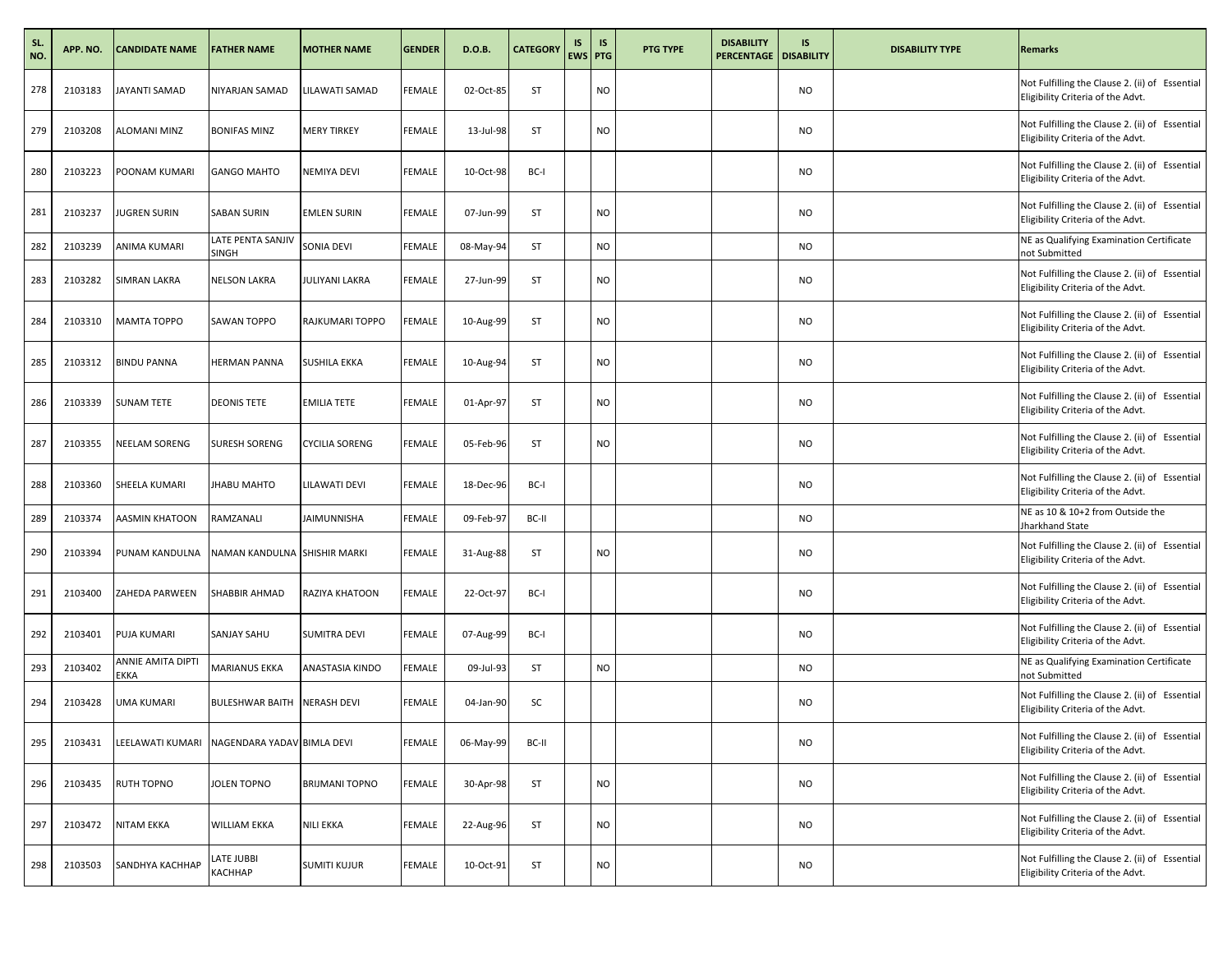| SL.<br>NO. | APP. NO. | <b>CANDIDATE NAME</b>      | <b>FATHER NAME</b>           | <b>MOTHER NAME</b>                 | <b>GENDER</b> | D.O.B.    | <b>CATEGORY</b> | IS<br>EWS PTG | IS        | PTG TYPE | <b>DISABILITY</b><br><b>PERCENTAGE</b> | IS.<br><b>DISABILITY</b> | <b>DISABILITY TYPE</b> | <b>Remarks</b>                                                                                        |
|------------|----------|----------------------------|------------------------------|------------------------------------|---------------|-----------|-----------------|---------------|-----------|----------|----------------------------------------|--------------------------|------------------------|-------------------------------------------------------------------------------------------------------|
| 299        | 2103505  | <b>RANJANI KUJUR</b>       | GANDURA URAWAN SAHWA DEVI    |                                    | <b>FEMALE</b> | 10-Jan-93 | ST              |               | NO        |          |                                        | <b>NO</b>                |                        | Not Fulfilling the Clause 2. (ii) of Essential<br>Eligibility Criteria of the Advt.                   |
| 300        | 2103518  | <b>FATIMA LINDA</b>        | JEROM LINDA                  | <b>MONIKA LINDA</b>                | <b>FEMALE</b> | 20-Mar-93 | ST              |               | <b>NO</b> |          |                                        | <b>NO</b>                |                        | Not Fulfilling the Clause 2. (ii) of Essential<br>Eligibility Criteria of the Advt.                   |
| 301        | 2103540  | SANGEETA<br>KANDULNA       | KUSUL KANDULNA               | DULARI KANDULNA                    | <b>FEMALE</b> | 06-Aug-97 | ST              |               | <b>NO</b> |          |                                        | <b>NO</b>                |                        | Not Fulfilling the Clause 2. (ii) of Essential<br>Eligibility Criteria of the Advt.                   |
| 302        | 2103561  | PUNAM PUSPA MINJ           | <b>ANTHONY NOWEL</b><br>MINJ | MUKTI DANI MINJ                    | FEMALE        | 08-Dec-98 | <b>ST</b>       |               | <b>NO</b> |          |                                        | <b>NO</b>                |                        | Not Fulfilling the Clause 2. (ii) of Essential<br>Eligibility Criteria of the Advt.                   |
| 303        | 2103581  | <b>SWEETI RANI</b>         | SHANTI BHUSHAN<br>PRASAD     | SHALINI DEVI                       | <b>FEMALE</b> | 06-May-99 | <b>GEN</b>      |               |           |          |                                        | <b>NO</b>                |                        | NE as 10 & 10+2 from Outside the<br>Jharkhand State/Non Creamy Layer Caste<br>Certificate is Required |
| 304        | 2103584  | PRITAM KUMAR<br>MANDAL     | SANJU MANDAL                 | <b>RANJU DEVI</b>                  | MALE          | 12-Jan-00 | <b>GEN</b>      |               |           |          |                                        | <b>NO</b>                |                        | NE as Qualifying Examination Certificate<br>not Submitted                                             |
| 305        | 2103588  | <b>TANYA MARANDI</b>       | MRINAL MARANDI               | <b>SUBODHINI SOREN</b>             | <b>FEMALE</b> | 17-Jan-95 | <b>ST</b>       |               | <b>NO</b> |          |                                        | <b>NO</b>                |                        | Not Fulfilling the Clause 2. (ii) of Essential<br>Eligibility Criteria of the Advt.                   |
| 306        | 2103590  | RANJITA TIGGA              | LATE PABIRUS<br>TIGGA        | HERAMANI TIGGA                     | FEMALE        | 10-May-85 | ST              |               | <b>NO</b> |          |                                        | <b>NO</b>                |                        | Not Fulfilling the Clause 2. (ii) of Essential<br>Eligibility Criteria of the Advt.                   |
| 307        | 2103603  | AYESHA HABIBA              | MD HABIBUR<br>RAHMAN         | ASNARA BIBI                        | <b>FEMALE</b> | 25-Oct-99 | <b>GEN</b>      |               |           |          |                                        | <b>NO</b>                |                        | NE as 10+2 from Outside the Jharkhand<br>State/Non Creamy Layer Caste Certificate<br>is Required      |
| 308        | 2103612  | ANNU ANGEL<br><b>MURMU</b> | SUSHIL B. MURMU              | LILA MARANDI                       | <b>FEMALE</b> | 04-May-97 | ST              |               | <b>NO</b> |          |                                        | <b>NO</b>                |                        | Not Fulfilling the Clause 2. (ii) of Essential<br>Eligibility Criteria of the Advt.                   |
| 309        | 2103622  | <b>MAMTA KUMARI</b>        | KUMOD YADAV                  | PRABHA                             | <b>FEMALE</b> | 06-Jun-99 | BC-II           |               |           |          |                                        | <b>NO</b>                |                        | Not Fulfilling the Clause 2. (ii) of Essential<br>Eligibility Criteria of the Advt.                   |
| 310        | 2103625  | <b>ANITA KUMARI</b>        | BISTU MANJHI                 | SANJOTI DEVI                       | <b>FEMALE</b> | 20-Aug-95 | <b>ST</b>       |               | <b>NO</b> |          |                                        | <b>NO</b>                |                        | Not Fulfilling the Clause 2. (ii) of Essential<br>Eligibility Criteria of the Advt.                   |
| 311        | 2103630  | <b>SALGE MURMU</b>         | DHANDA MURMU                 | <b>SUHAGI MURMU</b>                | <b>FEMALE</b> | 05-Dec-86 | ST              |               | <b>NO</b> |          |                                        | <b>NO</b>                |                        | Not Fulfilling the Clause 2. (ii) of Essential<br>Eligibility Criteria of the Advt.                   |
| 312        | 2103635  | PINKI KUMARI               | DURGA MANJHI                 | PAPU DEVI                          | <b>FEMALE</b> | 08-Apr-97 | ST              |               | <b>NO</b> |          |                                        | <b>NO</b>                |                        | Not Fulfilling the Clause 2. (ii) of Essential<br>Eligibility Criteria of the Advt.                   |
| 313        | 2103639  | <b>MANJIL BURH</b>         | <b>JYOTISH BURH</b>          | SUCHITA KANDULNA                   | MALE          | 14-Mar-99 | ST              |               | <b>NO</b> |          |                                        | <b>NO</b>                |                        | Not Fulfilling the Clause 2. (ii) of Essential<br>Eligibility Criteria of the Advt.                   |
| 314        | 2103652  | ANSHU MANISHAN<br>MUNDU    | JOSEPH MUNDU                 | <b>MARY MARIAM</b><br><b>MUNDU</b> | <b>FEMALE</b> | 12-Aug-96 | ST              |               | <b>NO</b> |          |                                        | <b>NO</b>                |                        | Not Fulfilling the Clause 2. (ii) of Essential<br>Eligibility Criteria of the Advt.                   |
| 315        | 2103659  | SAMMA BANO                 | MD FARUKH ANSARI NASIMA BIBI |                                    | FEMALE        | 04-Feb-95 | BC-I            |               |           |          |                                        | NO                       |                        | Not Fulfilling the Clause 2. (ii) of Essential<br>Eligibility Criteria of the Advt.                   |
| 316        | 2103690  | AMRITA PARDHIYA            | HARAKHNATH<br>PARDHIYA       | SAHJI DEVI                         | <b>FEMALE</b> | 12-Feb-98 | ST              |               | <b>NO</b> |          |                                        | <b>NO</b>                |                        | Not Fulfilling the Clause 2. (ii) of Essential<br>Eligibility Criteria of the Advt.                   |
| 317        | 2103702  | SAVITRI BALMUCHU           | PREM SINGH<br>BALMUCHU       | <b>MEENA BALMUCHU</b>              | <b>FEMALE</b> | 07-Oct-89 | ST              |               | <b>NO</b> |          |                                        | <b>NO</b>                |                        | Not Fulfilling the Clause 2. (ii) of Essential<br>Eligibility Criteria of the Advt.                   |
| 318        | 2103717  | LAXMI KUMARI               | BHOLA PRASAD                 | <b>ARTI DEVI</b>                   | FEMALE        | 28-Nov-93 | SC              |               |           |          |                                        | <b>NO</b>                |                        | Not Fulfilling the Clause 2. (ii) of Essential<br>Eligibility Criteria of the Advt.                   |
| 319        | 2103722  | <b>KONICA MINJ</b>         | <b>SUKRA ORAON</b>           | <b>HELEN BARA</b>                  | <b>FEMALE</b> | 21-Dec-97 | ST              |               | <b>NO</b> |          |                                        | <b>NO</b>                |                        | Not Fulfilling the Clause 2. (ii) of Essential<br>Eligibility Criteria of the Advt.                   |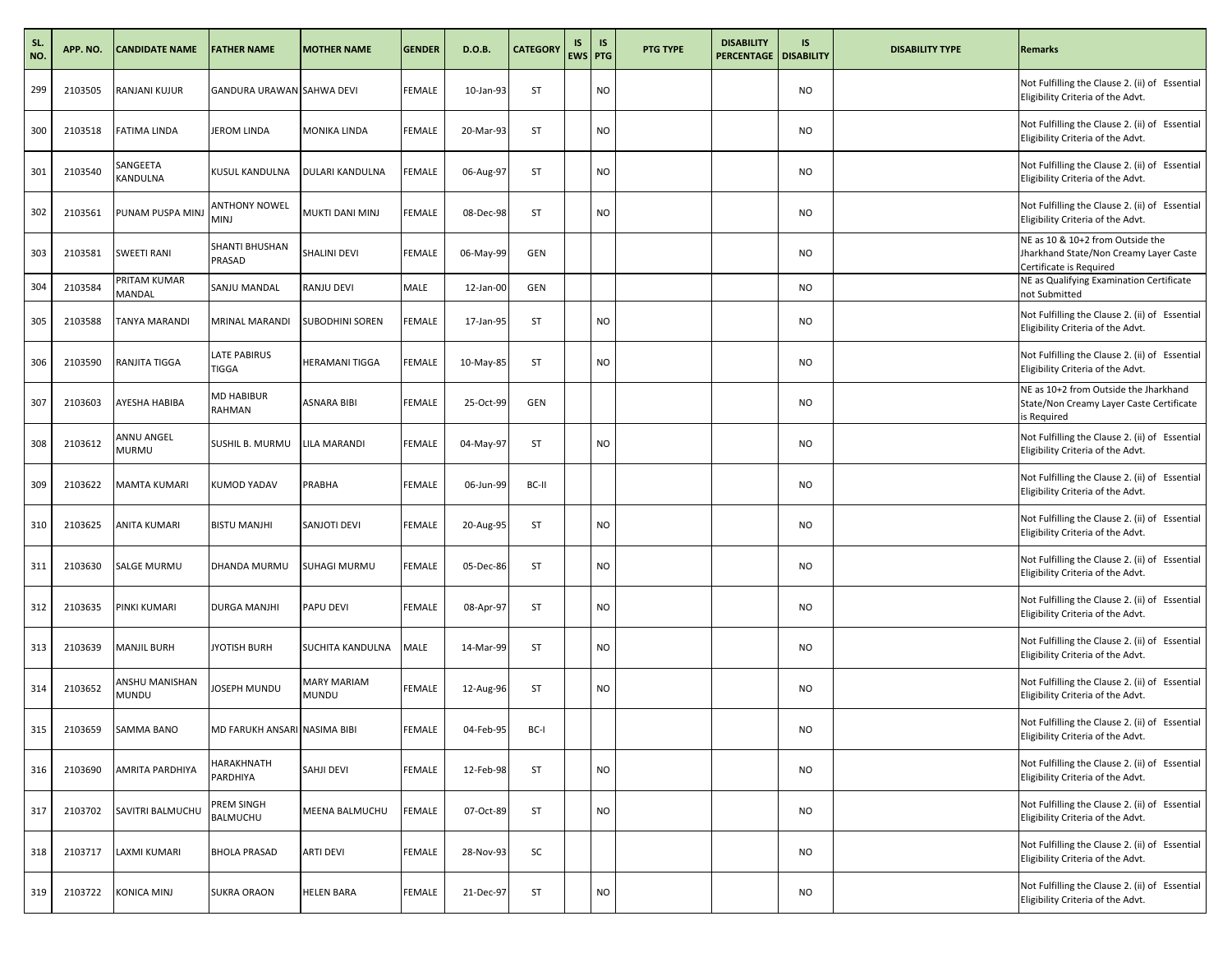| SL.<br>NO. | APP. NO. | <b>CANDIDATE NAME</b>        | <b>FATHER NAME</b>                 | <b>MOTHER NAME</b>   | <b>GENDER</b> | D.O.B.    | <b>CATEGORY</b> | IS | <b>IS</b><br><b>EWS PTG</b> | <b>PTG TYPE</b> | <b>DISABILITY</b><br><b>PERCENTAGE   DISABILITY</b> | IS        | <b>DISABILITY TYPE</b>                                                                                                        | <b>Remarks</b>                                                                      |
|------------|----------|------------------------------|------------------------------------|----------------------|---------------|-----------|-----------------|----|-----------------------------|-----------------|-----------------------------------------------------|-----------|-------------------------------------------------------------------------------------------------------------------------------|-------------------------------------------------------------------------------------|
| 320        | 2103750  | NAMITA DAS                   | VIBHISAN DAS                       | ROMONI DEVI          | FEMALE        | 08-Jun-99 | SC              |    |                             |                 |                                                     | <b>NO</b> |                                                                                                                               | Not Fulfilling the Clause 2. (ii) of Essential<br>Eligibility Criteria of the Advt. |
| 321        | 2103783  | RIMA KUMARI                  | RAJBALI RAM                        | <b>BASANTI DEVI</b>  | <b>FEMALE</b> | 20-Nov-94 | SC              |    |                             |                 | 40                                                  | YES       | C-LOCOMOTOR DISABILITY INCLUDING<br>CEREBRAL PALSY, LEPROSY CURED,<br>DWARFISM, ACID ATTACK VICTIMS AND<br>MUSCULAR DYSTROPHY | Not Fulfilling the Clause 2. (ii) of Essential<br>Eligibility Criteria of the Advt. |
| 322        | 2103814  | NEHA KUMARI<br>MAHTO         | <b>SUNIL KUMAR</b><br><b>MAHTO</b> | SHOBHA DEVI          | <b>FEMALE</b> | 01-Mar-00 | BC-I            |    |                             |                 |                                                     | <b>NO</b> |                                                                                                                               | Not Fulfilling the Clause 2. (ii) of Essential<br>Eligibility Criteria of the Advt. |
| 323        | 2103839  | SUSHILA TOPPO                | MANGALDEV<br><b>TOPPO</b>          | JAMUNTARA TOPPO      | <b>EMALE</b>  | 20-Aug-98 | ST              |    | NO.                         |                 |                                                     | <b>NO</b> |                                                                                                                               | Not Fulfilling the Clause 2. (ii) of Essential<br>Eligibility Criteria of the Advt. |
| 324        | 2103857  | LAXMI MARDI                  | KHUDIRAM MARDI                     | PARWATI MARDI        | FEMALE        | 05-Feb-93 | ST              |    | NO.                         |                 |                                                     | <b>NO</b> |                                                                                                                               | Not Fulfilling the Clause 2. (ii) of Essential<br>Eligibility Criteria of the Advt. |
| 325        | 2103875  | MONIKA KUJUR                 | SELBESTER KUJUR                    | NIRMALA KAKRA        | FEMALE        | 07-Jun-93 | ST              |    | NO.                         |                 |                                                     | <b>NO</b> |                                                                                                                               | Not Fulfilling the Clause 2. (ii) of Essential<br>Eligibility Criteria of the Advt. |
| 326        | 2103876  | ANJALI KUMARI                | JAWAHAR LAL<br>PANDIT              | MINA DEVI            | <b>FEMALE</b> | 04-Jan-99 | BC-I            |    |                             |                 |                                                     | <b>NO</b> |                                                                                                                               | Not Fulfilling the Clause 2. (ii) of Essential<br>Eligibility Criteria of the Advt. |
| 327        | 2103878  | ANUPA TOPPO                  | <b>GABRIAL TOPPO</b>               | SABINA LAKRA         | <b>FEMALE</b> | 09-May-93 | ST              |    | NO.                         |                 |                                                     | <b>NO</b> |                                                                                                                               | NE as Qualifying Examination Certificate<br>not Submitted                           |
| 328        | 2103882  | <b>SIMY ARSHI</b>            | <b>MERAJUDDIN</b>                  | SALMA ARSHI          | FEMALE        | 11-Jan-96 | BC-I            |    |                             |                 |                                                     | <b>NO</b> |                                                                                                                               | Not Fulfilling the Clause 2. (ii) of Essential<br>Eligibility Criteria of the Advt. |
| 329        | 2103885  | KOMOLI TUDU                  | PHILIP TUDU                        | STELA HEMBROM        | FEMALE        | 28-Apr-90 | <b>ST</b>       |    | NO.                         |                 |                                                     | <b>NO</b> |                                                                                                                               | Not Fulfilling the Clause 2. (ii) of Essential<br>Eligibility Criteria of the Advt. |
| 330        | 2103892  | NIBHA KUMARI                 | LAXMAN MAHTO                       | SARASWATI DEVI       | FEMALE        | 18-Aug-99 | BC-I            |    |                             |                 |                                                     | <b>NO</b> |                                                                                                                               | Not Fulfilling the Clause 2. (ii) of Essential<br>Eligibility Criteria of the Advt. |
| 331        | 2103896  | VIKAS KUMAR                  | TAPESHWAR GANGI SHAKUNTLA DEVI     |                      | MALE          | 05-Jun-97 | BC-II           |    |                             |                 |                                                     | <b>NO</b> |                                                                                                                               | Not Fulfilling the Clause 2. (ii) of Essential<br>Eligibility Criteria of the Advt. |
| 332        | 2103910  | RAKHI NAGJUWAR               | PANU NAGJWAR                       | ROPNI NAGJWAR        | FEMALE        | 12-Sep-98 | ST              |    | NO                          |                 |                                                     | <b>NO</b> |                                                                                                                               | Not Fulfilling the Clause 2. (ii) of Essential<br>Eligibility Criteria of the Advt. |
| 333        | 2103913  | SANGITA KERKETTA             | WILLIAM KERKETTA BIBIANA LAKRA     |                      | FEMALE        | 10-Jul-96 | <b>ST</b>       |    | NO.                         |                 |                                                     | <b>NO</b> |                                                                                                                               | Not Fulfilling the Clause 2. (ii) of Essential<br>Eligibility Criteria of the Advt. |
| 334        | 2103915  | SURMILA KUMARI               | LAKHIYA MANJHI                     | <b>NARO DEVI</b>     | FEMALE        | 25-Feb-98 | ST              |    | NO                          |                 |                                                     | <b>NO</b> |                                                                                                                               | Not Fulfilling the Clause 2. (ii) of Essential<br>Eligibility Criteria of the Advt. |
| 335        | 2103925  | ASHA KUJUR                   | MINJU KULUR                        | <b>GANDUR DEVI</b>   | FEMALE        | 05-Aug-85 | <b>ST</b>       |    | NO                          |                 |                                                     | <b>NO</b> |                                                                                                                               | Not Fulfilling the Clause 2. (ii) of Essential<br>Eligibility Criteria of the Advt. |
| 336        | 2103929  | RUPA KUMARI                  | MUTUK DHARI<br>MAHATO              | NUNIBALA DEVI        | <b>FEMALE</b> | 23-Aug-94 | BC-I            |    |                             |                 |                                                     | <b>NO</b> |                                                                                                                               | NE as Qualifying Examination Certificate<br>not Submitted                           |
| 337        | 2103942  | <b>BIDHYA SAGAR</b><br>MEHTA | RAMJEE PRASAD<br>MEHTA             | <b>DHANPATI DEVI</b> | MALE          | 04-Feb-86 | BC-II           |    |                             |                 |                                                     | <b>NO</b> |                                                                                                                               | Not Fulfilling the Clause 2. (ii) of Essential<br>Eligibility Criteria of the Advt. |
| 338        | 2103944  | SANGITA BHENGRA              | LEBEYA BHENGRA                     | KUDAN BHENGRA        | FEMALE        | 03-Feb-89 | ST              |    | NO                          |                 |                                                     | <b>NO</b> |                                                                                                                               | Not Fulfilling the Clause 2. (ii) of Essential<br>Eligibility Criteria of the Advt. |
| 339        | 2103965  | ELINA MURMU                  | MAIKEL MURMU                       | MAIKEL MURMU         | FEMALE        | 19-Nov-97 | ST              |    | NO.                         |                 |                                                     | <b>NO</b> |                                                                                                                               | Not Fulfilling the Clause 2. (ii) of Essential<br>Eligibility Criteria of the Advt. |
| 340        | 2103970  | AISHWARYA KISKU              | PATRAS KISKU                       | <b>GRACY TUDU</b>    | FEMALE        | 02-Aug-96 | ST              |    | NO                          |                 |                                                     | <b>NO</b> |                                                                                                                               | NE as Qualifying Examination Certificate<br>not Submitted                           |